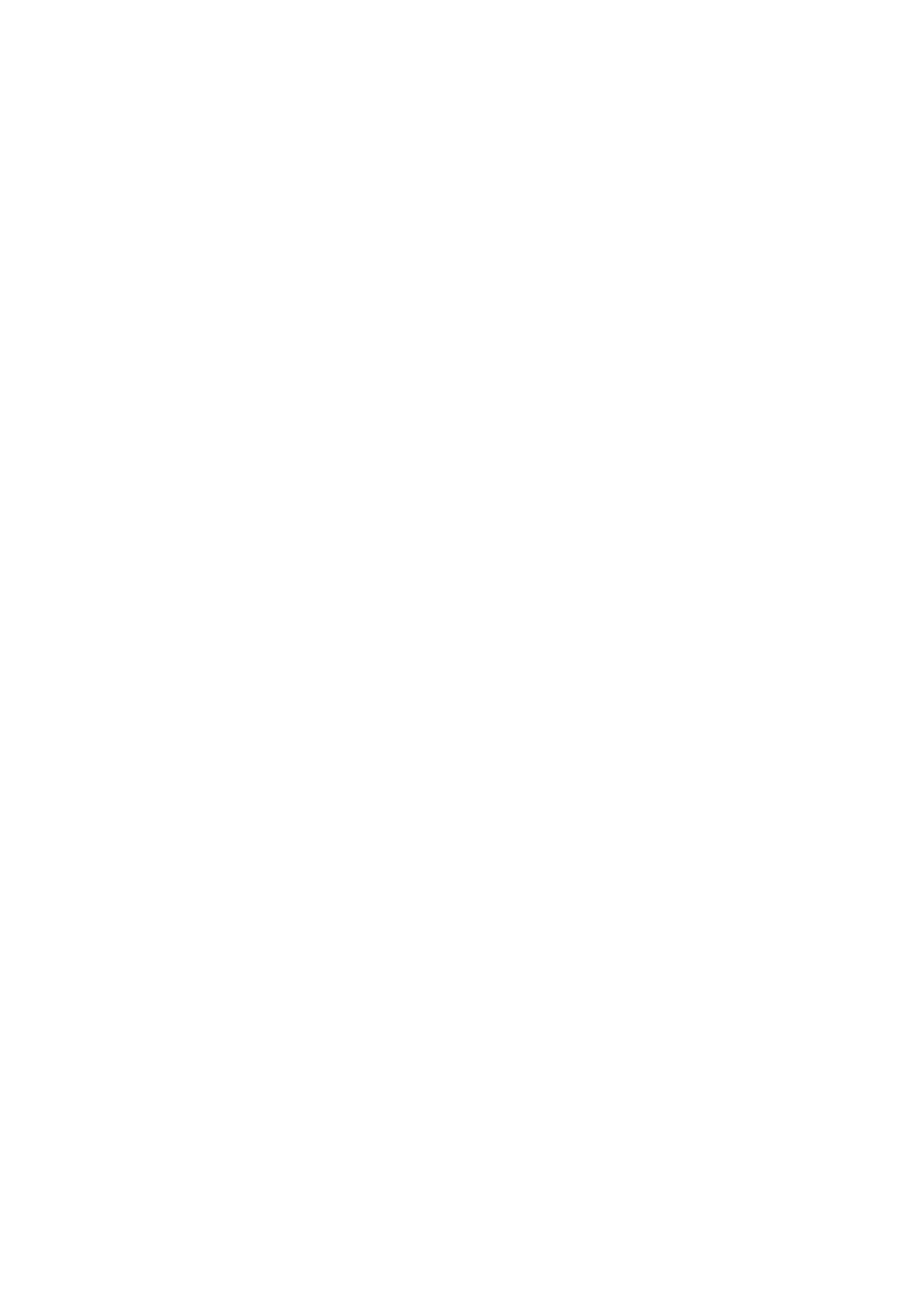## **Introduction**

Thank you for choosing our products. This instruction manual gives information and precautions on handling, installation, operation, and maintenance of the product.

This product is intended for use by qualified personnel who recognize shock hazards and are familiar with the safety precautions required to avoid possible injury. To ensure proper use of this product, read this instruction manual carefully and keep this manual close at hand so that you can use for reference during operation.

If you purchased our other products and/or optional devices with this product, read relevant instruction manuals carefully.

#### 1. About the personnel who are involved in handling our products

All personnel involved in handling our products should take a general safety education and training that is officially accepted in the country where our product is used. The personnel are also required to have specialized knowledge/skills and qualification on the electricity, the machinery, the cargo handling, and the vacuum. Especially, the personnel should be familiar with handling a cryopump in order to use it safely. Since we offer a training session (which is subject to fees) as needed for people who use cryopumps for the first time, please do not hesitate to contact our Service Engineering Division to join the training session.

#### 2. Warranty

#### 2.1 Gratis warranty period and Warranty coverage

【Gratis warranty period】

Note that an installation period of less than one year after installation in your company or your customer's premises or a period of less than 18 months (counted from the date of production) after shipment from our company, which is shorter, is selected.

#### 【Coverage】

(1) Failure diagnosis

As a general rule, diagnosis of failure should be done on site by customer. However, ULVAC CRYOGENICS or our service network can perform this service for an agreed fee upon the customer's request. There will be no charge if the cause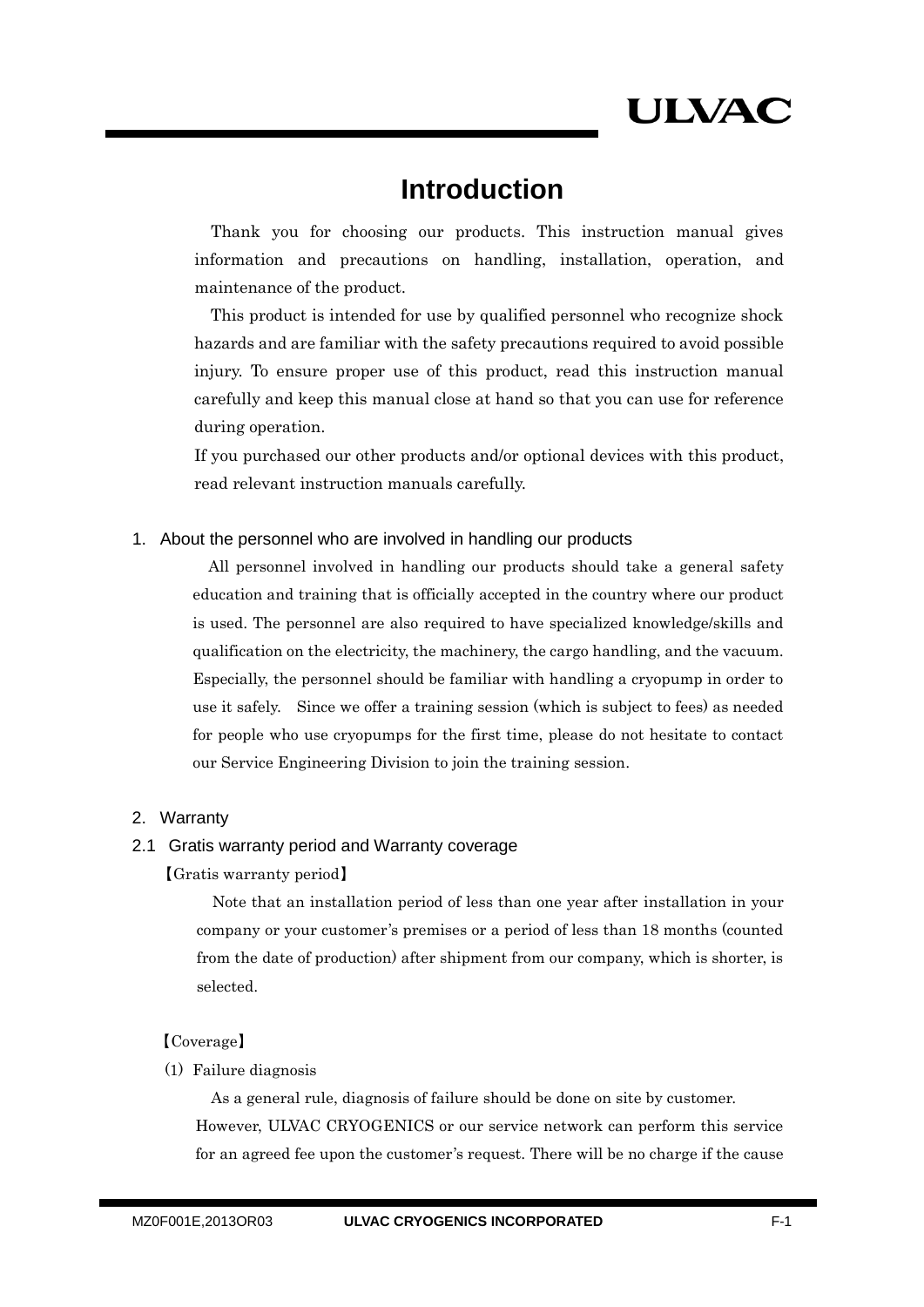of the breakdown is found to be a fault of ULVAC CRYOGENICS.

(2) Damage during transportation

When damage by delivery/transportation is admitted, the product will be repaired free of charge within the range of the guarantee expressed in the sales contract.

#### (3) Breakdown repairs

There will be a charge for breakdown repairs, replacements and on-site visits for the following seven conditions. In those cases the cost shall be your own expense even though the product is within the warranty period.

- ① Breakdowns due to improper storage or handling, careless accident, software or hardware design by the customer.
- ② Breakdowns due to modifications of the product without consent of the manufacturer.
- ③ Breakdowns due to maintenance of the product without authentic parts or breakdowns resulting from using the product outside the specified specifications of the product.
- ④ Breakdowns due to contamination or corrosion caused by user's use conditions.
- ⑤ Breakdowns due to natural disasters (such as fire, earthquake, flood, lightning, salt damage, and so on) , environmental pollution, irregular voltage, and /or usage of undesignated power source.
- ⑥ Breakdowns that are outside the terms of warranty.
- ⑦ Consumables and/or replacement service.

Since the above services are limited to within Japan, diagnosis of failures, etc are not performed abroad. If you desire the after service abroad, please contact ULVAC CRYOGENICS and consult us for details in advance.

#### 2.2 Exclusion of opportunity loss from warranty liability

Regardless of the gratis warranty term, compensation to opportunity losses incurred to your company or your customers by failures of ULVAC CRYOGENICS products and compensation for damages to products other than ULVAC CRYOGENICS products and other services are not covered under warranty.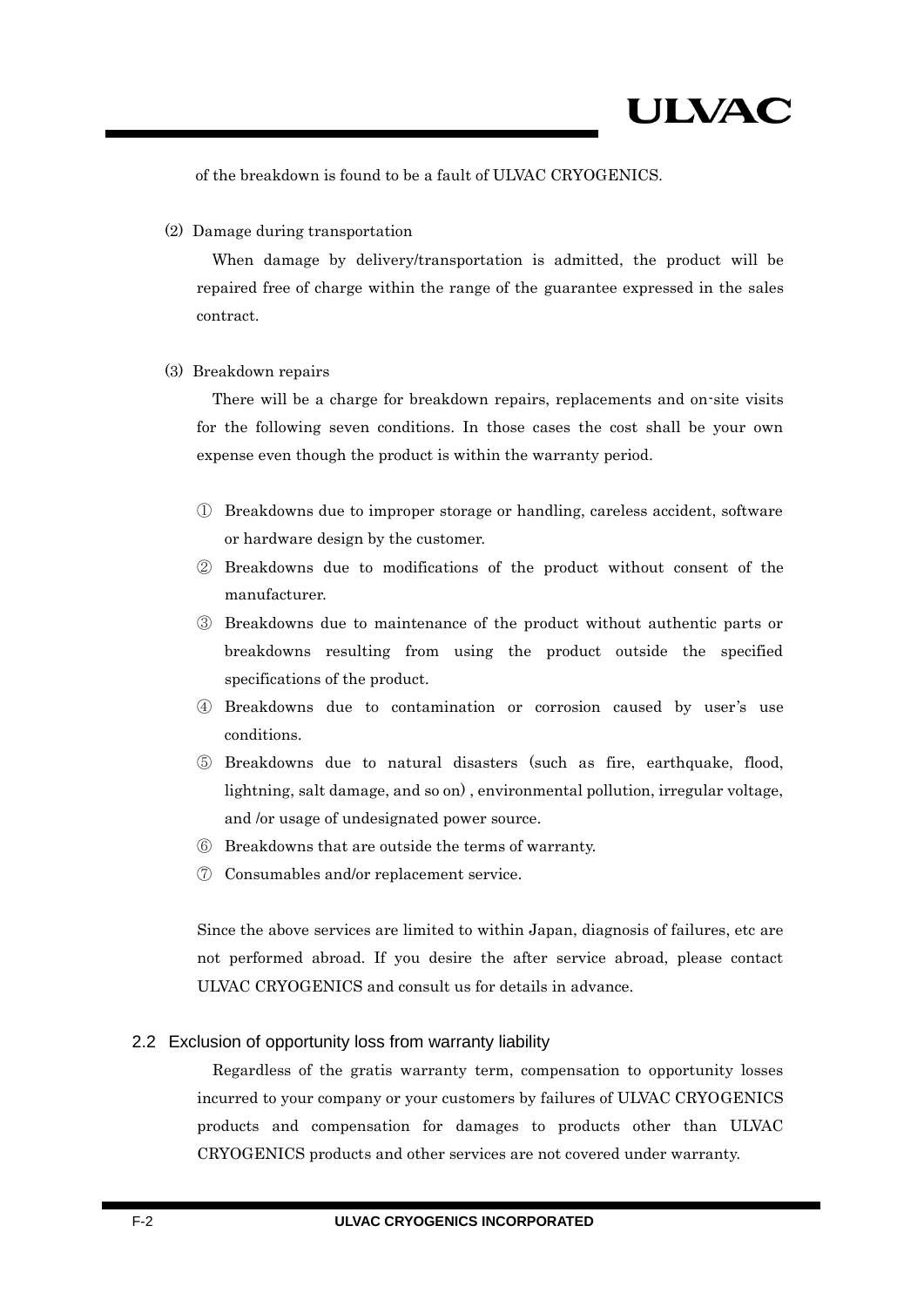#### 2.3 Repair period after production is discontinued

ULVAC CRYOGENICS shall accept product repairs for seven years after production of the product is discontinued.

#### 3. Service Form

After the products are delivered, please fill out the following information in the blanks. If you have any questions or technical problems, please feel free to contact the nearest Customer Support Center or headquarters. Please refer to "Service Network".

| Cryopump/Super trap Model                                  |                                                                                                                                                                                                                               |
|------------------------------------------------------------|-------------------------------------------------------------------------------------------------------------------------------------------------------------------------------------------------------------------------------|
| Cryopump/Super trap Serial No.                             |                                                                                                                                                                                                                               |
| Refrigerator Model                                         | <u> 1989 - Johann Stein, Amerikaansk politiker (</u>                                                                                                                                                                          |
| Refrigerator Serial No.                                    |                                                                                                                                                                                                                               |
| Compressor Model                                           | <u> 1989 - John Stone, Amerikaansk politiker (</u>                                                                                                                                                                            |
| Compressor Serial No.                                      | the control of the control of the control of the control of the control of the control of the control of the control of the control of the control of the control of the control of the control of the control of the control |
| Temperature controller/Thermal display Model               | Design and the state of the state                                                                                                                                                                                             |
| Temperature controller/Thermal display Serial No. $\colon$ |                                                                                                                                                                                                                               |
| <b>Option Part Model</b>                                   | <u> 1989 - Andrea State Barbara, politik e</u>                                                                                                                                                                                |
| Optional Part Serial No.                                   |                                                                                                                                                                                                                               |
|                                                            |                                                                                                                                                                                                                               |

#### 4. Notes for repair and maintenance requests

We may decline your request for the repair or the maintenance of our products if you refuse to give us information about the presence of the hazardous substance and/or contaminant.

Also, please be aware that we do not accept liability for damages by the contaminant, which might be caused during transportation to our office or the nearest customer support center. To avoid such accident, please pay careful attention to packing of the product

#### 5.In case of breakdown and accident

When breakdown or accident occurs, we may ask for keeping the product on site as it is or retrieving the product to investigate its cause. Also we may ask for reporting the detailed process and/or the operating condition. When unidentified malfunction was generated, please contact our Service Engineering Division or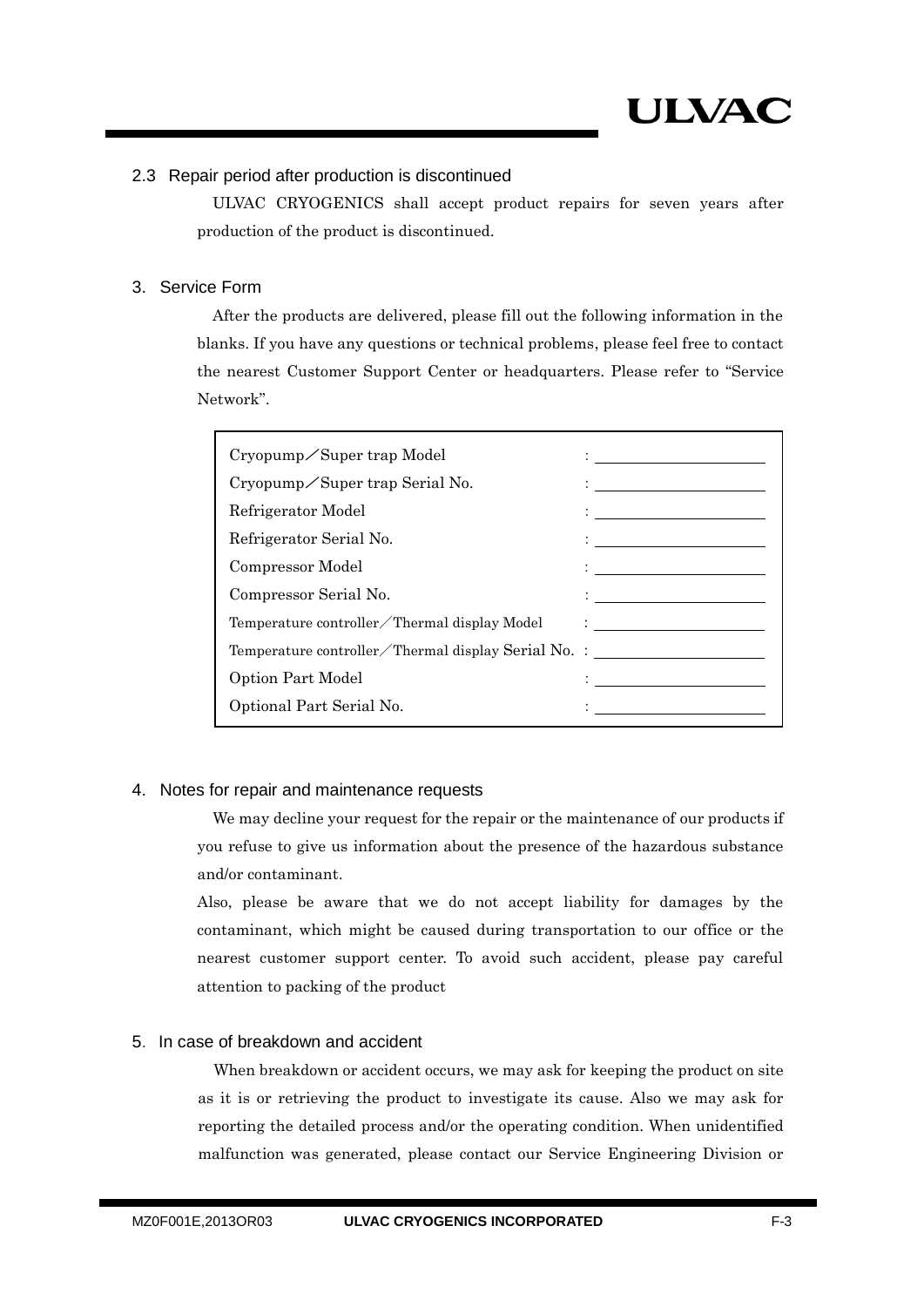the nearest customer support center with reference to the chapter of Service Network. We ask for cooperation about the above.

#### 6.General Precautions

- (1) It is strictly prohibited to duplicate, open, and transfer this instruction manual or any of its parts to a third person without written permission from ULVAC CRYOGENICS.
- (2) Information in this document might be revised without a previous notice for the specification change and the improvement of the product.
- (3) If you have any questions or comments on this document, please do not hesitate to contact us. The phone numbers of local customer support centers are listed at the end of this manual.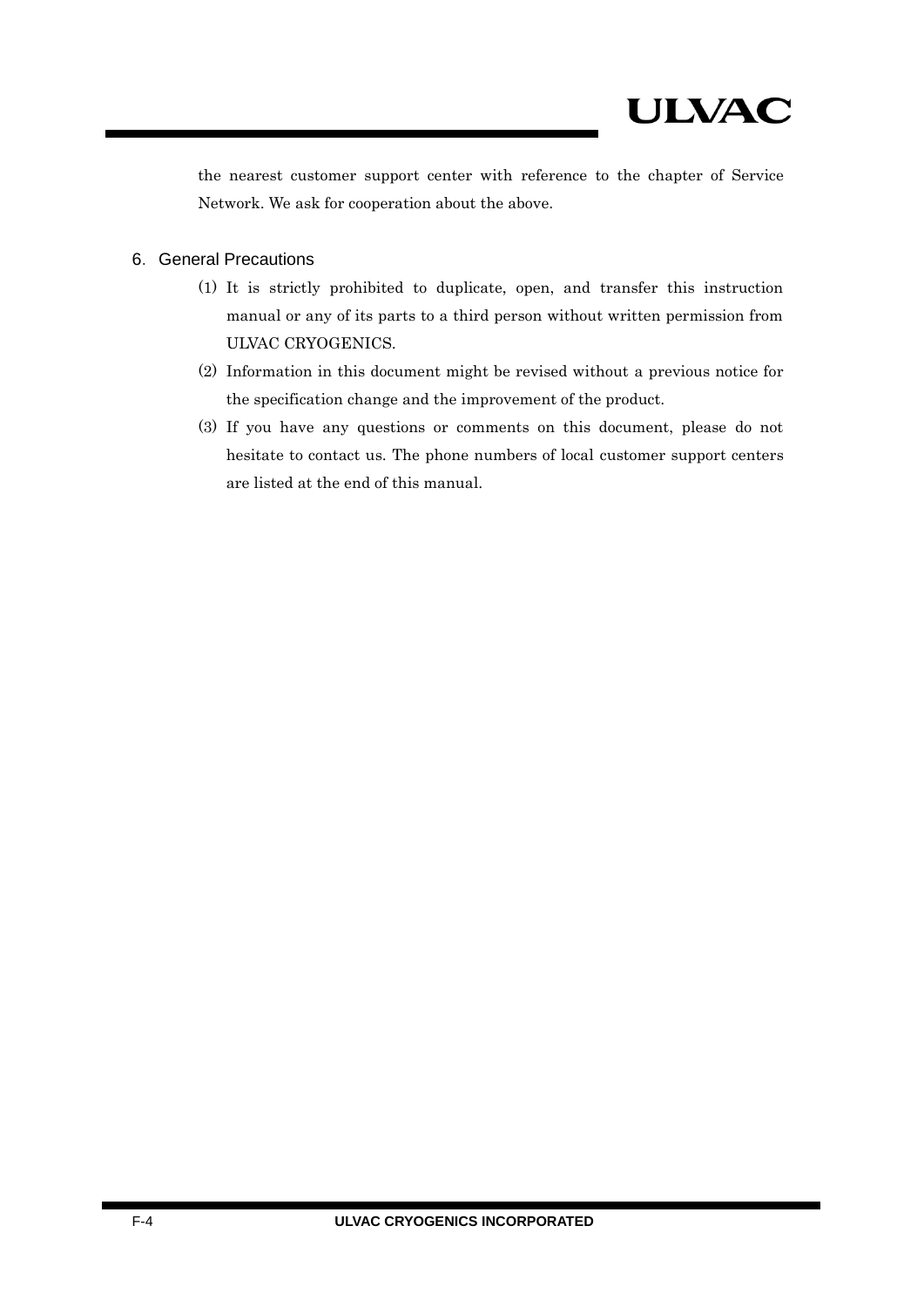

## **Safety Considerations**

Our products have been designed to provide extremely safe and dependable operation when properly used. Following safety precautions must be observed during normal operation and when servicing them.

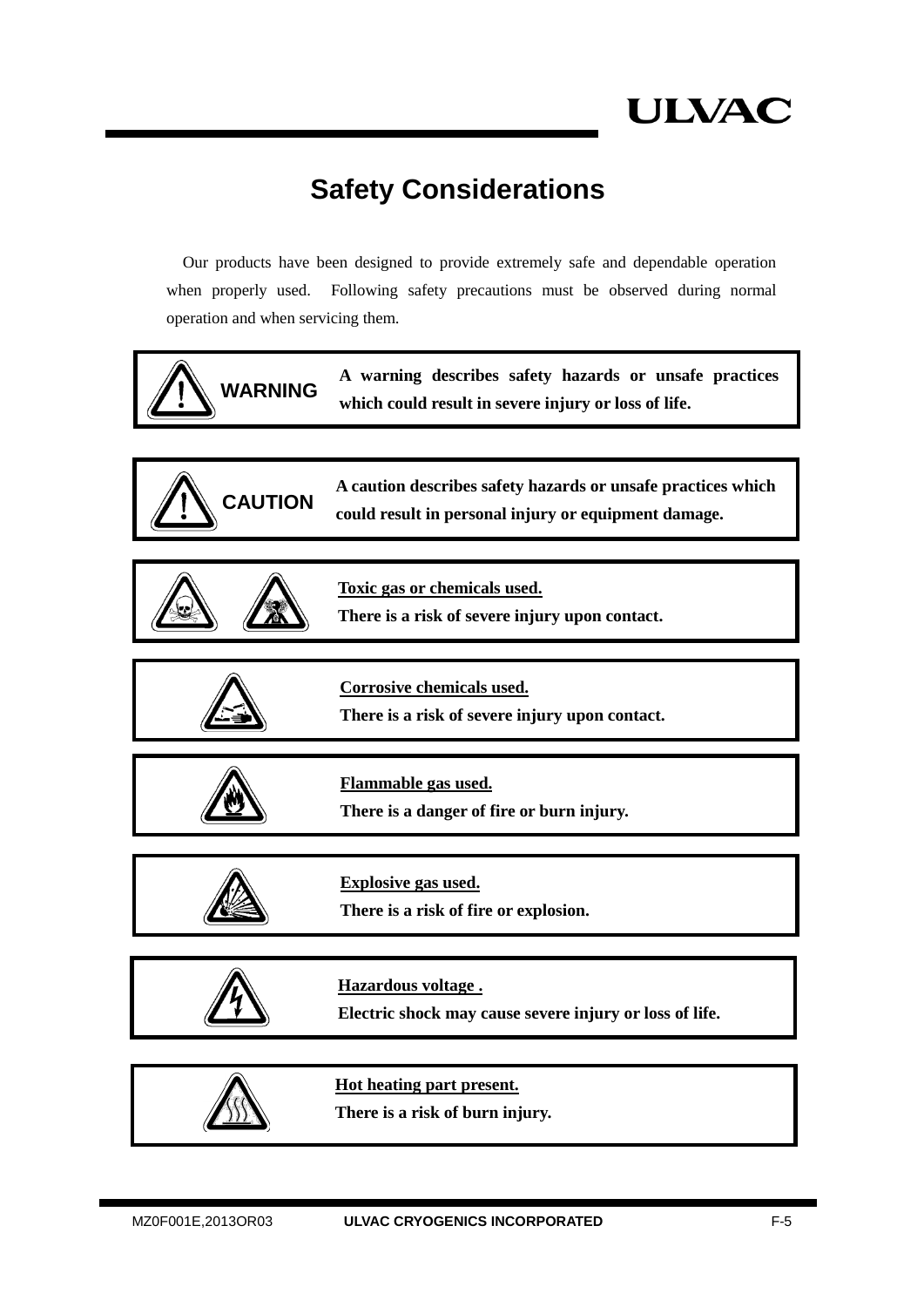# **ULVAC**

This page intentionally left blank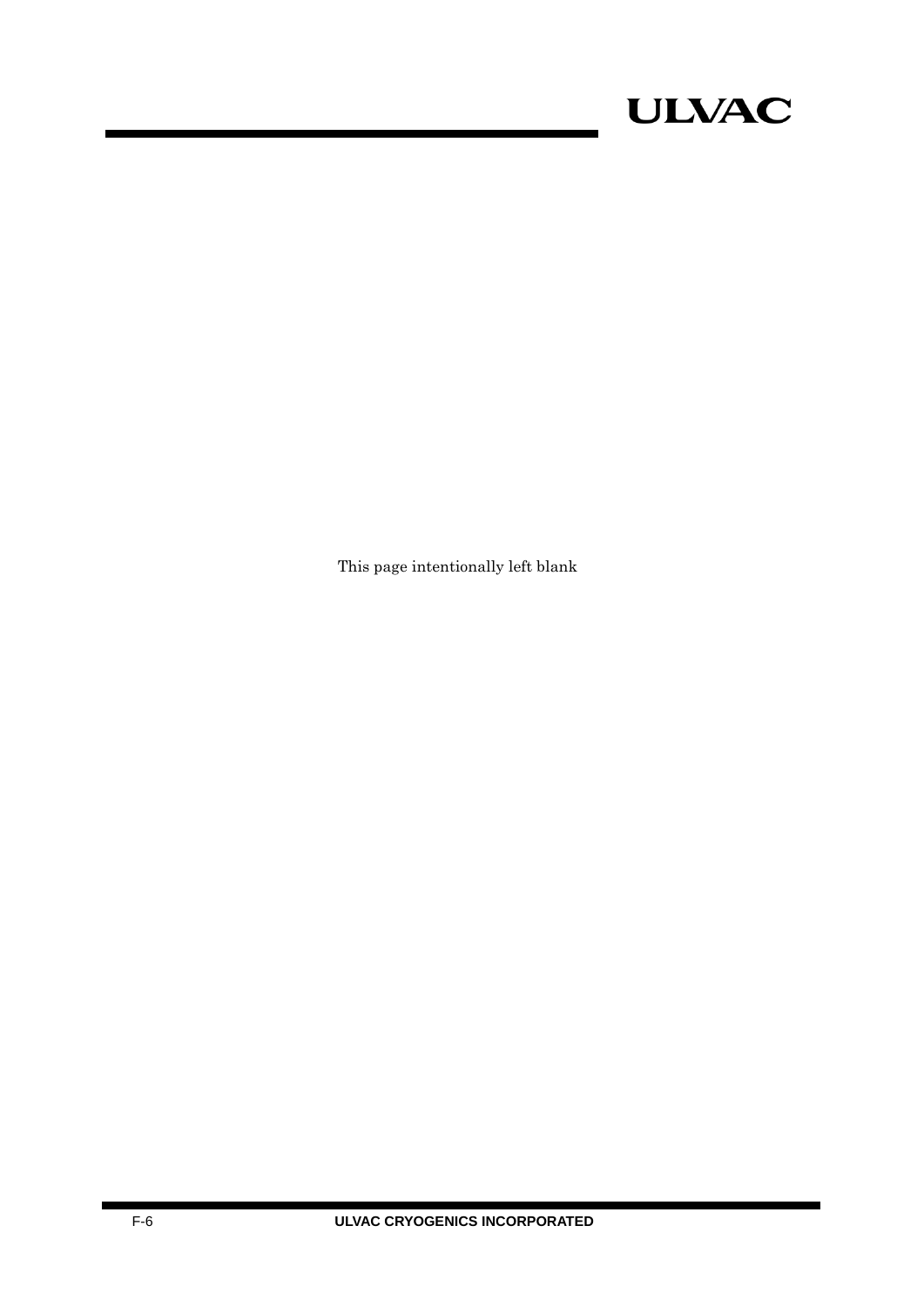UL VAC

## Disposal Consideration

Regulations and the ordinance concerning industrial waste treatment are provided in the country and region to discard. When disposing our products, please process abandonment according to relevant regulations and ordinance, etc.



after removing the poisonous material according to directions of the safety supervisor.

We will offer you Material Safety Data Sheet (called MSDS) of our products upon your request. If you have any questions, please contact our Service Engineering Division or the nearest customer support center.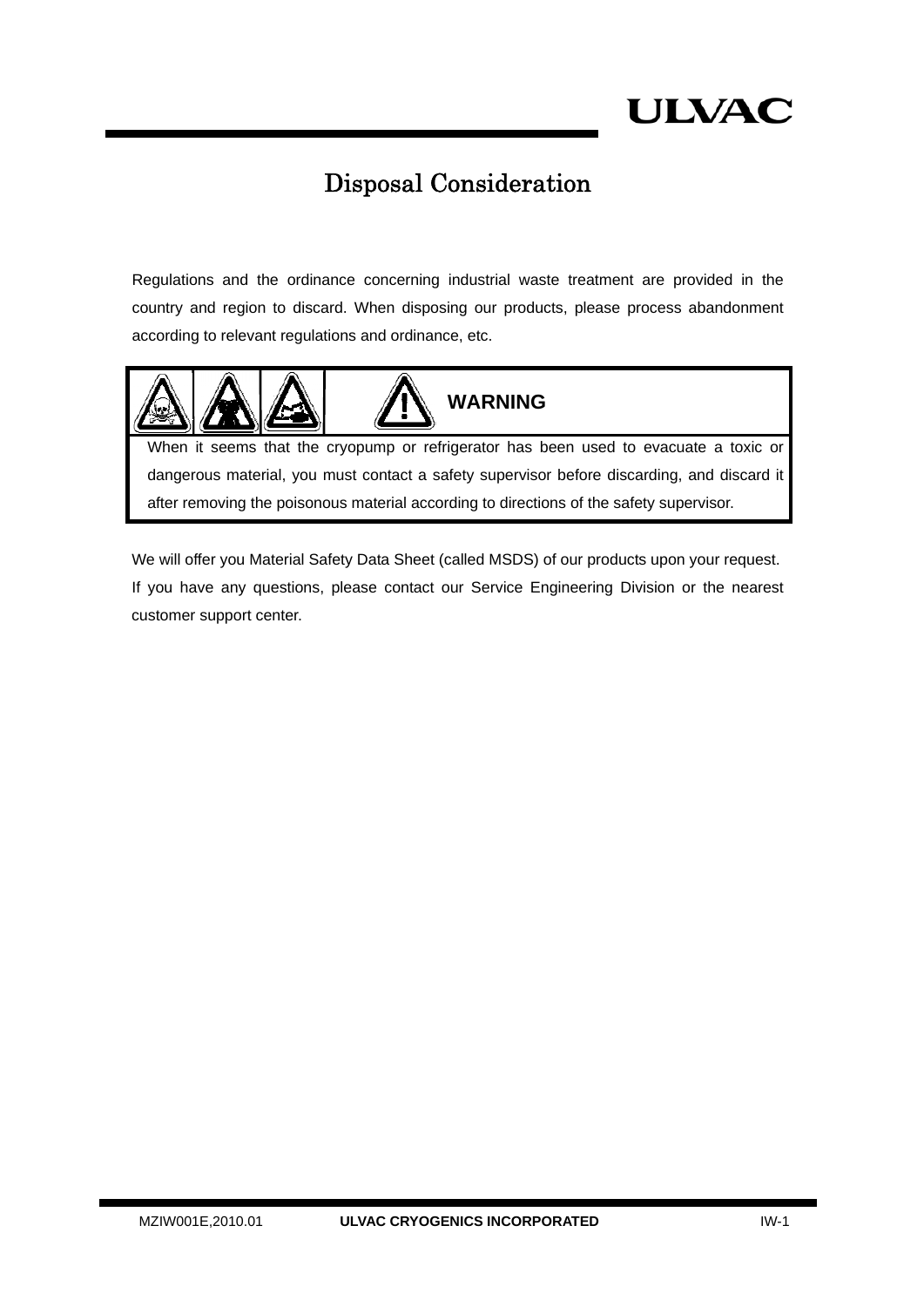# **ULVAC**

This page intentionally left blank.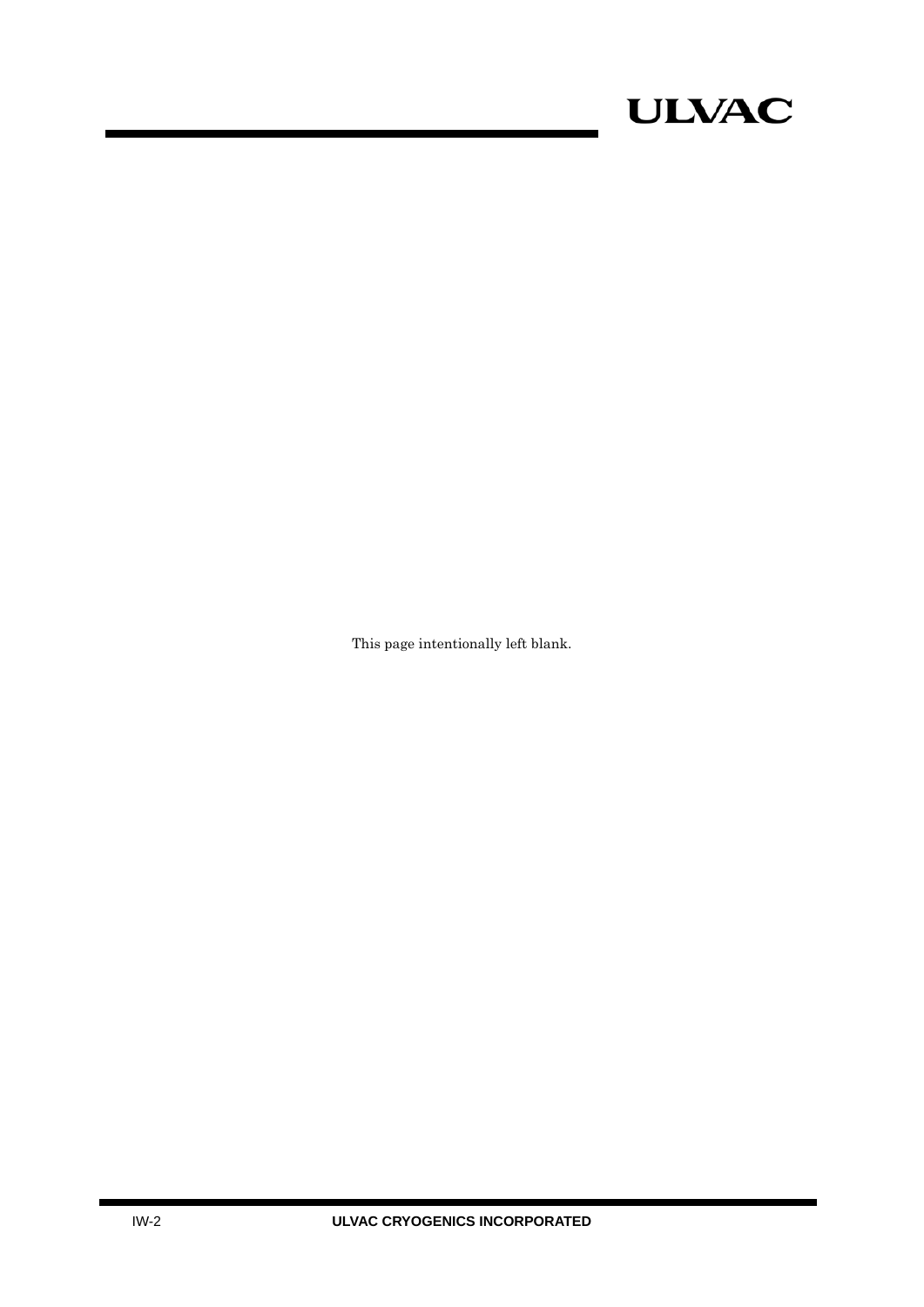

## TABLE OF CONTENTS

## **FIGURES**

## **TABLES**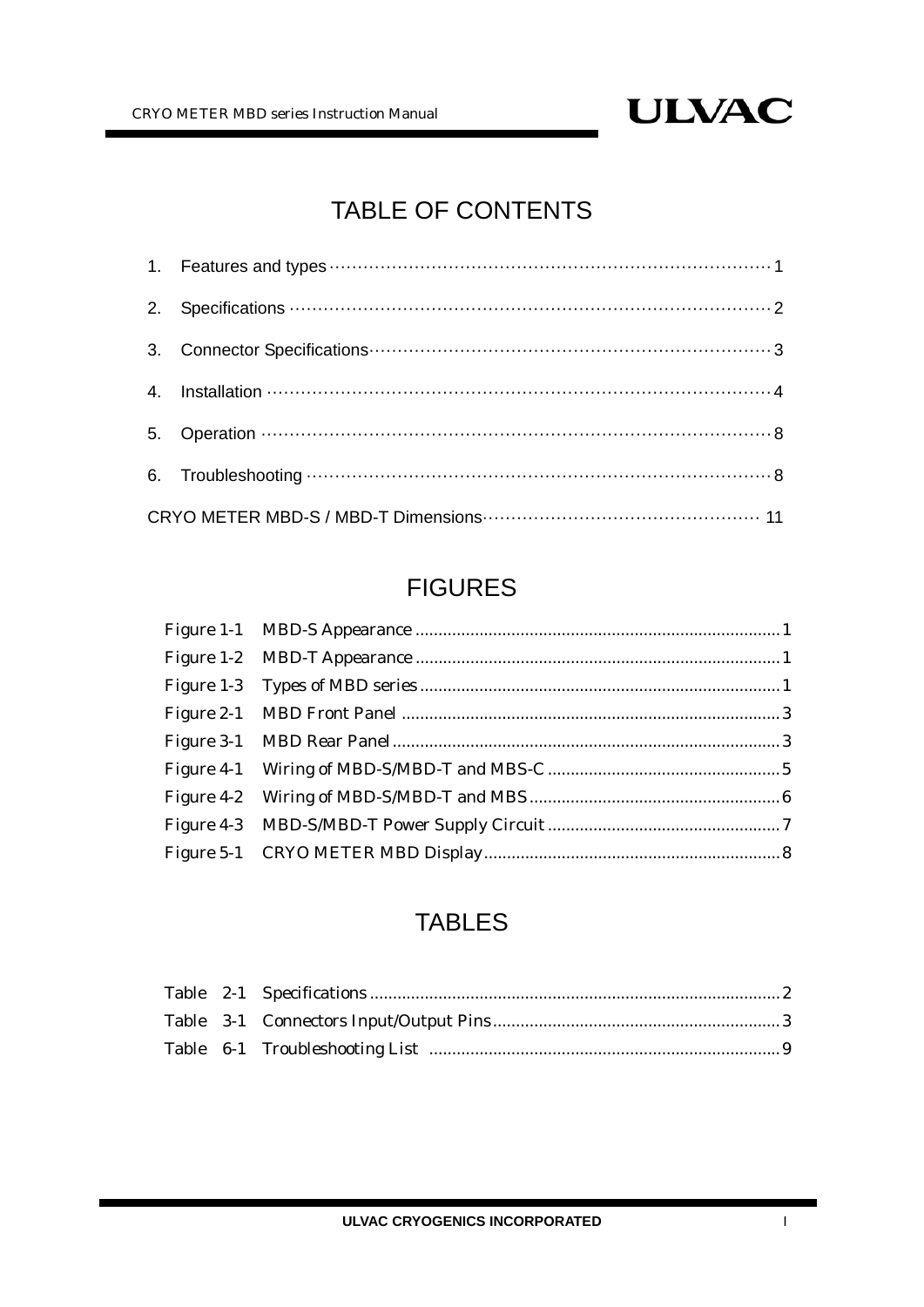

## SHIPPING LIST

Our product has been fully inspected before shipment. However, please make sure that there is no damage or shortage of delivered items by checking the shipping list below and the external view of the products.

| <b>ITEM</b>                                                 | QUANTITY |
|-------------------------------------------------------------|----------|
| $\vert$ CRYO METER MBD-S/MBD-T (with power cable) $(1)$     |          |
| Clamp kit (Holder & Set Screw × 2)                          |          |
| See table $3-1$ $(2)$<br>Connector set (R03-PB3M, R03-PB2F) |          |
| Instruction Manual                                          |          |

(\*1) The length of the power cable is 3m fixed.

(\*2) Types of cables for connecting MBD-S/MBD-T to MBS-C or MBS are listed on page 2 (Table 1-2) in MBS-C instruction manual. Please refer the table and order appropriate one. These cables are not included in MBD series.

Note: A connector set will be provided with MBD-S/MBD-T, not with those cables.

### Inspection and Adjustment of CRYO METER MBD series

Please contact our technical service department when inspection and/or adjustment of CRYO METER MBD series are needed. No circuit or any other parts of this product may be changed and/or adjusted in any shape or form in any circumstances. Note that any inspection, check, adjustment and repair caused by such change and/or adjustment will be only accepted at your expense even if it is within the warranty period .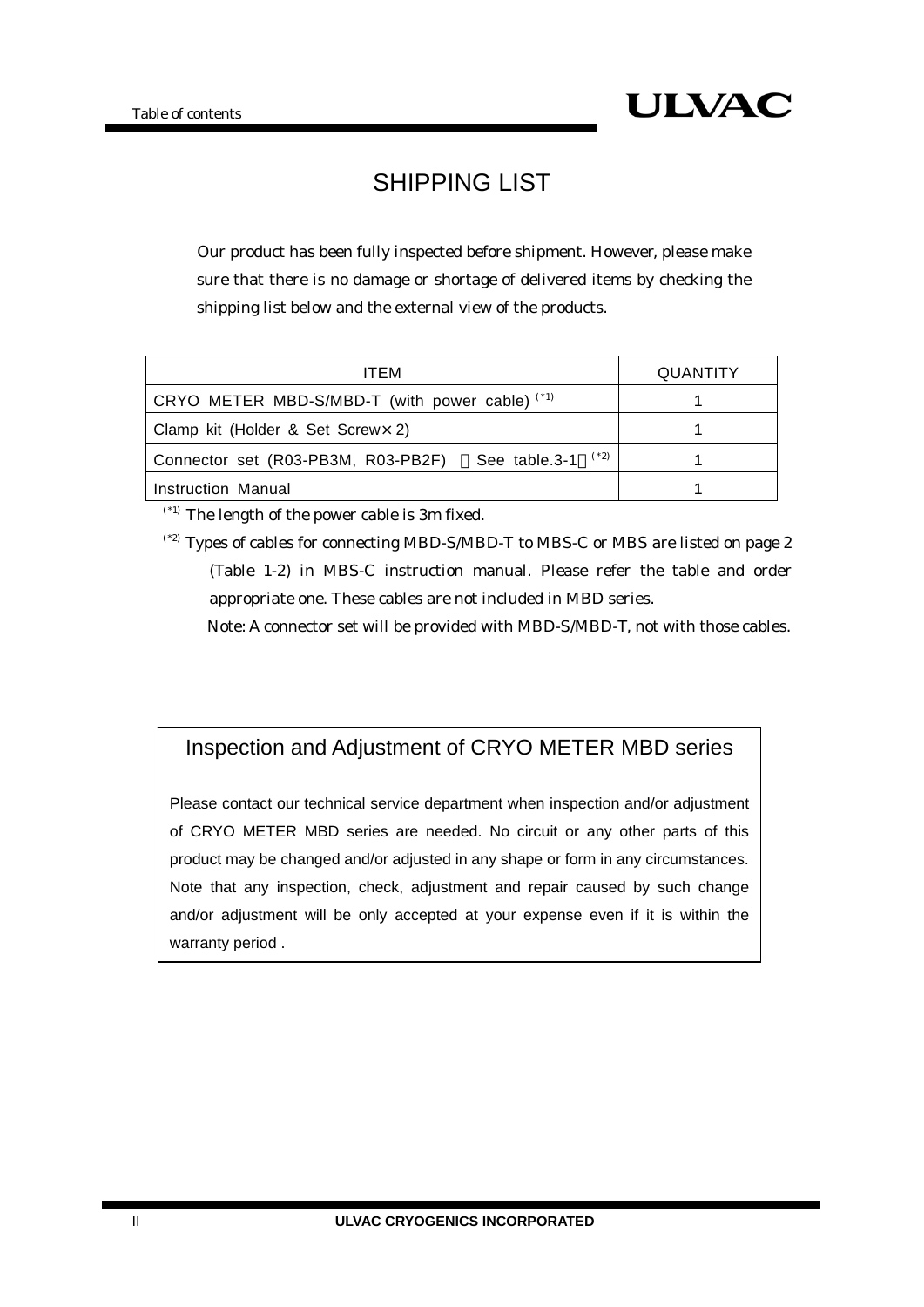

#### **1. Features and types**

CRYO METER MBD series is an accessory device for cryogenic thermal display. It can be used in combination with CRYO METER MBS-C or MBS, cryogenic thermocouple thermometer connected to UCI cryopump. The MBD inputs the analog output signal from MBS-C/MBS and displays cryopump 2nd stage temperature numerically. The display range is from 10K to 350K.

Existing MBD has enhanced in application and has become two different CRYO METER, MBD-S and MBD-T. The main difference between them is the power cables. MBD-S is the equivalent product of existing MBD and has AC100V plug as a power cable terminal whereas MBD-T has round terminals at the end of power cable and can be used when input power source is AC200V.



Figure 1-1 and 1-2 show the appearances of MBD-S and MBD-T.

#### **(Names for ordering)**

 These products can be ordered by names as shown the table below. Note that ordering "MBD" will be considered as ordering "MBD-S"

| Names for ordering                | Product types |
|-----------------------------------|---------------|
| "MBD-S", "MBD", or "MBD (AC100V)" | MBD-S         |
| "MBD-T", or "MBD (AC200V)"        | MBD-T         |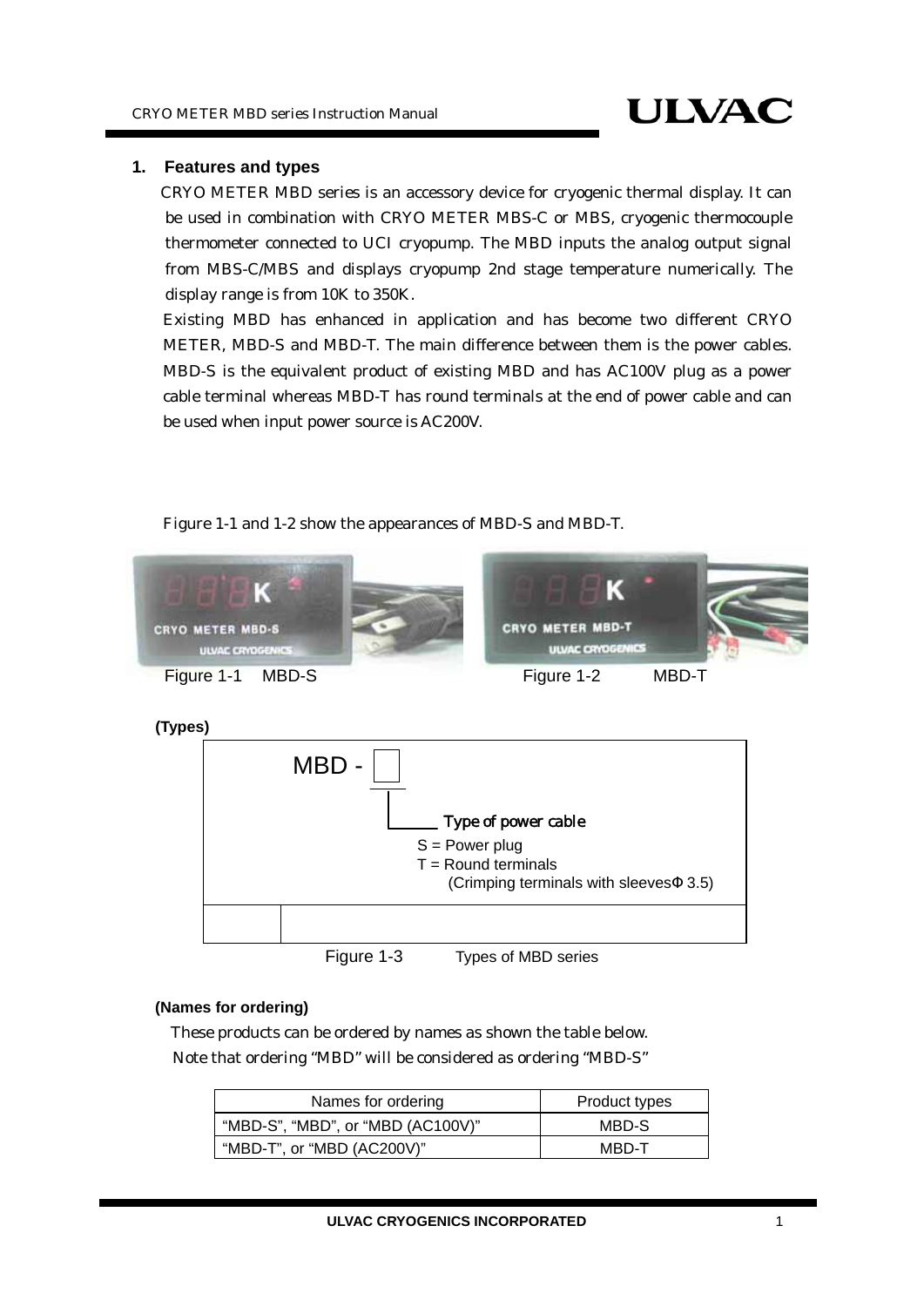

 $\leftarrow$  < Note>

Although just "MBD" means "MBD-S" at ordering, MBD is used as the name for both MBD-S and MBD-T when there is no need to distinguish between them in this instruction manual.

### **2. Specifications**

|                                                                                                       | <b>Table</b><br>Specifications<br>$2 - 1$              |                                         |  |
|-------------------------------------------------------------------------------------------------------|--------------------------------------------------------|-----------------------------------------|--|
| Model                                                                                                 | MBD-S                                                  | MBD-T                                   |  |
| Dimensions                                                                                            | $90(W) \times 43(H) \times 119(D)$ (mm)                |                                         |  |
|                                                                                                       | (Refer dimension drawing for details)                  |                                         |  |
| <b>Temperature Display</b>                                                                            | Cryopump second stage temperature (3 digit number)     |                                         |  |
| Measure Range                                                                                         | 10K<br>350K (-263<br>$+77$<br>$\rightarrow$            |                                         |  |
| Accuracy                                                                                              | $\pm$ 2.0% (Full Scale)                                |                                         |  |
|                                                                                                       | $(\pm$ 1K at temperature between 10K and 30K)          |                                         |  |
| <b>ANALOG Input</b>                                                                                   | 5V 0V (10K 350K)                                       |                                         |  |
|                                                                                                       | Input impedance: Approx. 100K                          |                                         |  |
| <b>Input Power Source</b>                                                                             | Voltage: $100 - 115\text{VAC} \pm 15\%$                | Voltage: $100 - 220\text{VAC} \pm 15\%$ |  |
|                                                                                                       | Current: 0.15A typ.                                    | Current: 0.15A typ.                     |  |
|                                                                                                       | Two-pole plug with earth (*1)                          | Round terminal ends                     |  |
| Input power source cable                                                                              | 3m                                                     | 3m (Crimping terminals with             |  |
|                                                                                                       |                                                        | sleeves 3.5)                            |  |
| 24V Output (Power out)                                                                                | Dedicated power source for CRYO METER MBS / MBS-C (*2) |                                         |  |
|                                                                                                       | Voltage: 23 - 25VDC Current: 120mA max.                |                                         |  |
|                                                                                                       | Ambient Temperature: 0 - 40<br>(typ. 25°C)             |                                         |  |
| <b>Operating Environment</b>                                                                          | Storage Temperature: -20 - 70<br>(No freezing)         |                                         |  |
|                                                                                                       | Ambient Humidity: 40% 85% RH (No condensing)           |                                         |  |
| Dielectric resistance                                                                                 | AC Input - FG: >50M (at DC500M)                        |                                         |  |
| Dielectric Strength Voltage                                                                           | AC Input - FG: AC2000V/1 min                           |                                         |  |
|                                                                                                       | 24V Output - FG: AC500V/1 min                          |                                         |  |
|                                                                                                       | Power line: (50nS/1uS)                                 |                                         |  |
| Noise Immunity<br>Common mode/Normal mode: 2000V<br>(Impulse method)<br>Input/Output line: (50nS/1uS) |                                                        |                                         |  |
|                                                                                                       |                                                        |                                         |  |
|                                                                                                       | Common mode/Normal mode: 500V                          |                                         |  |
| Weight                                                                                                | Approx. 500g                                           |                                         |  |
| <b>Note</b>                                                                                           |                                                        |                                         |  |
| (*1) This power cable is according to Electrical Appliance and Material Safety Law of Japan and for   |                                                        |                                         |  |

domestic use only. Do not use AC200V

(\*2) The power source cannot be used for more than one CRYO METER or any other equipment.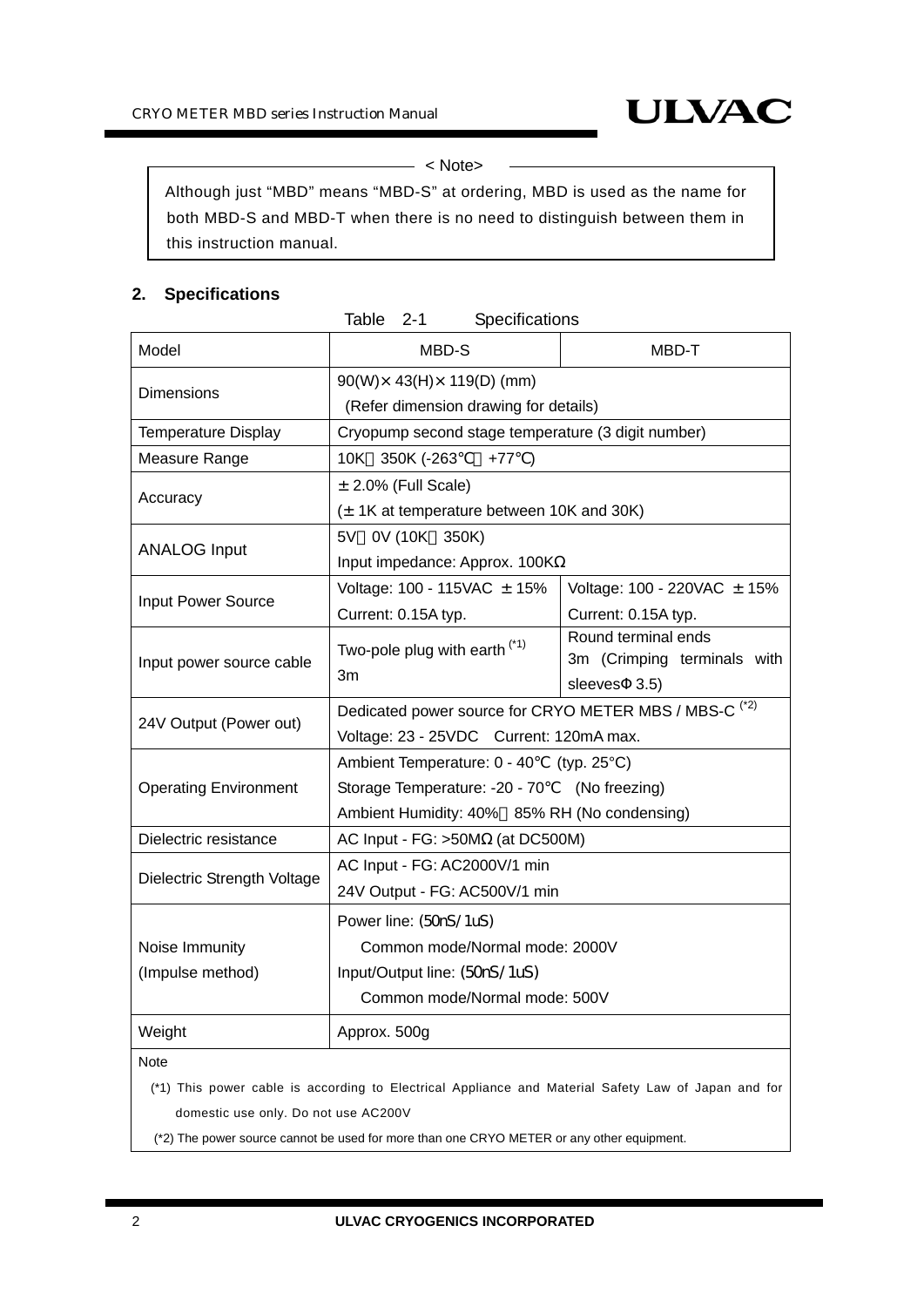





### **3. Connector Specifications**



Figure 3-1 MBD Rear Panel

Table 3-1 Connectors Input/Output Pins

| <b>Names</b>         | Receptacle Pins                   | Connectable<br>plug<br>types                              |   | Assignments   | <b>Functions</b>                      |
|----------------------|-----------------------------------|-----------------------------------------------------------|---|---------------|---------------------------------------|
| POWER OUT<br>24V<br> | $B^8$<br>⊗<br>⊗                   | RO3-PB3M<br>or<br>RO3-P3M<br>(Cable attached)             | A | $+24V$        | For MBS/MBS-C                         |
|                      |                                   |                                                           | B | No Connection | 24V Power supply output               |
|                      |                                   |                                                           | С | $\alpha$      |                                       |
| <b>ANALOG IN</b>     | $\overline{A}$<br>$^{\circ}$<br>۰ | RO3-PB2F<br>or<br>$R$ $O$ $R$ $P$ $T$<br>(Cable attached) | A | $+$ INPUT     | ANALOG Signal Input from<br>MBS/MBS-C |
|                      |                                   |                                                           | B | - ACOM        | $+5 - 0V/10 - 350K$                   |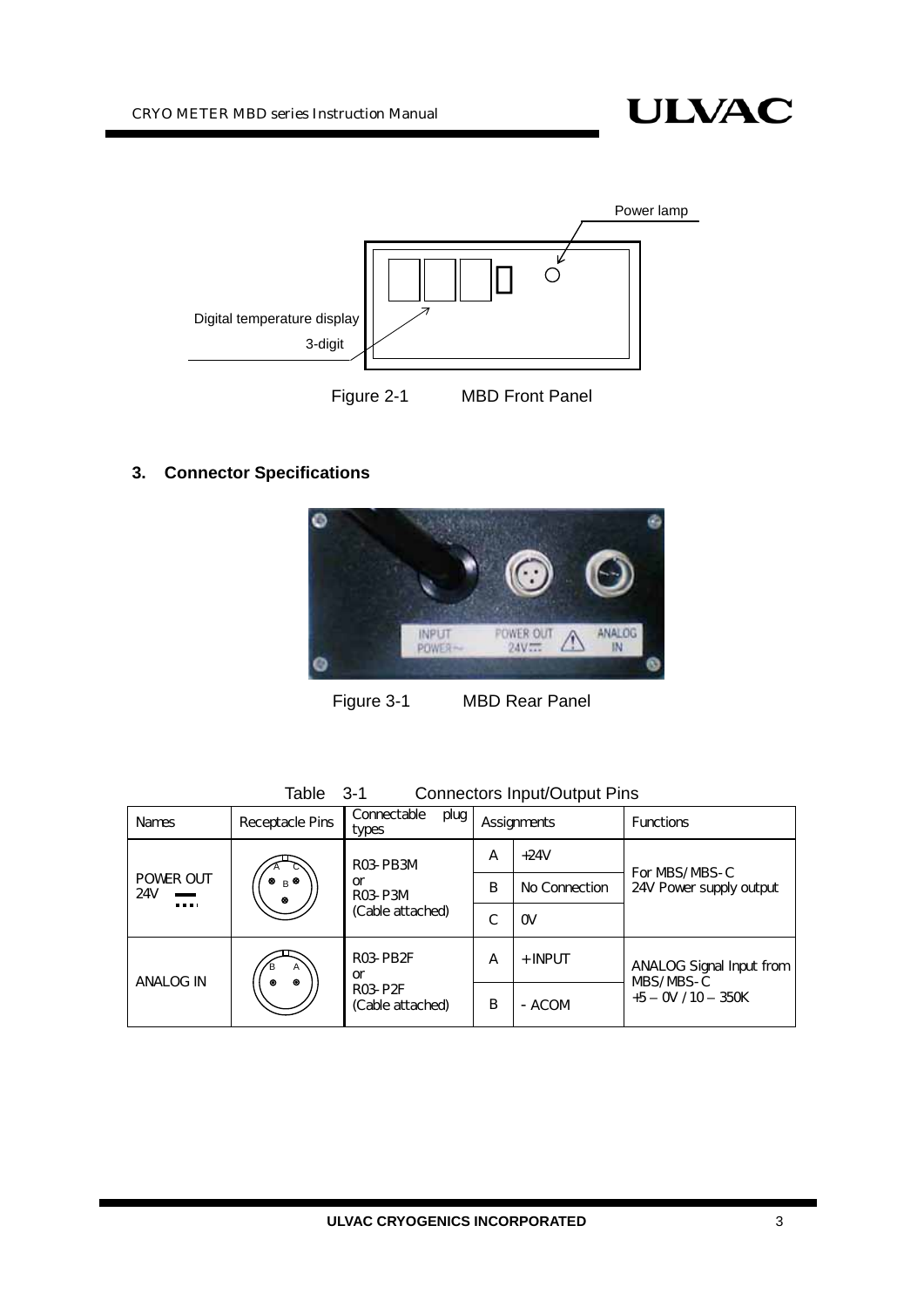

#### **4. Installation**

Follow the instruction below to install the MBD on your display panel with a clamp kit. After installing the MBD, connect cables to the MBD. A clamp kit and cables are provided with the MBD.

(1) Insert the MBD from the front through the rectangle hole of your panel as shown below.



(3) Tighten the set screws to mount the MBD firmly.

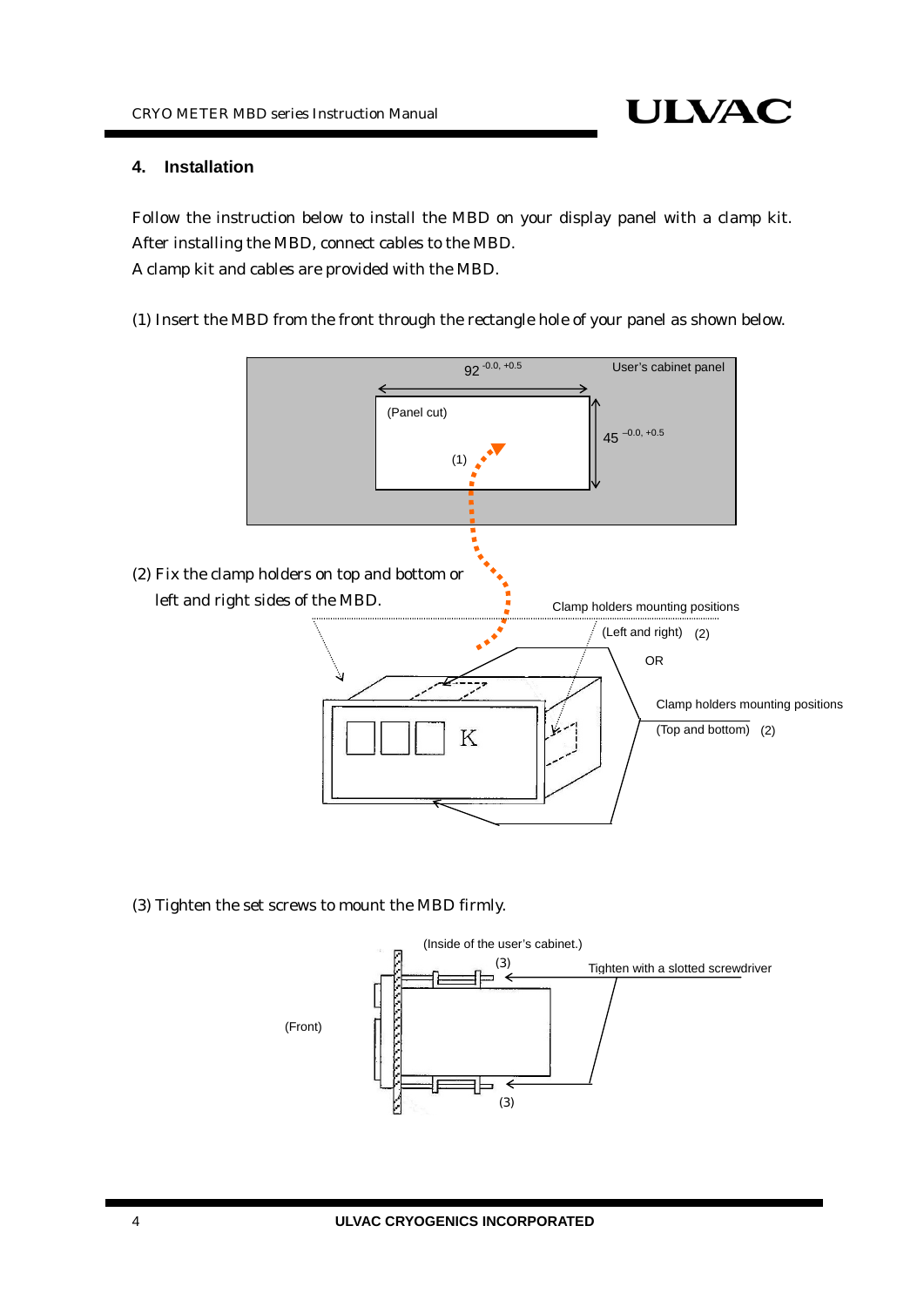#### Wiring

 After the MBD has been installed to the panel, connect the MBD to the MBS-C. [MBD - MBS-C connecting cable (MBD-HS30)] can be used for connecting MBD to MBS-C POWER and ANALOG OUT (I/O connectors). In this case, wiring of MBS-C RELAY and K(CA) needs to be done by users. (Refer to the dotted lines in the diagram below.)

To choose other cables, please refer to the Table 1-2 or appendix 2 in MBS-C instruction manual. The [MBS-MBD connecting cable] will be required to connect the MBD-S/MBD-T to existing MBS. Please specify the cable at time of order. The wiring of MBS and MBD-S/MBD-T is shown in Figure 4-2.



If separate conduits cannot be supplied, keep enough distance (generally 300mm or more) between different wirings. It is effective to prevent interference.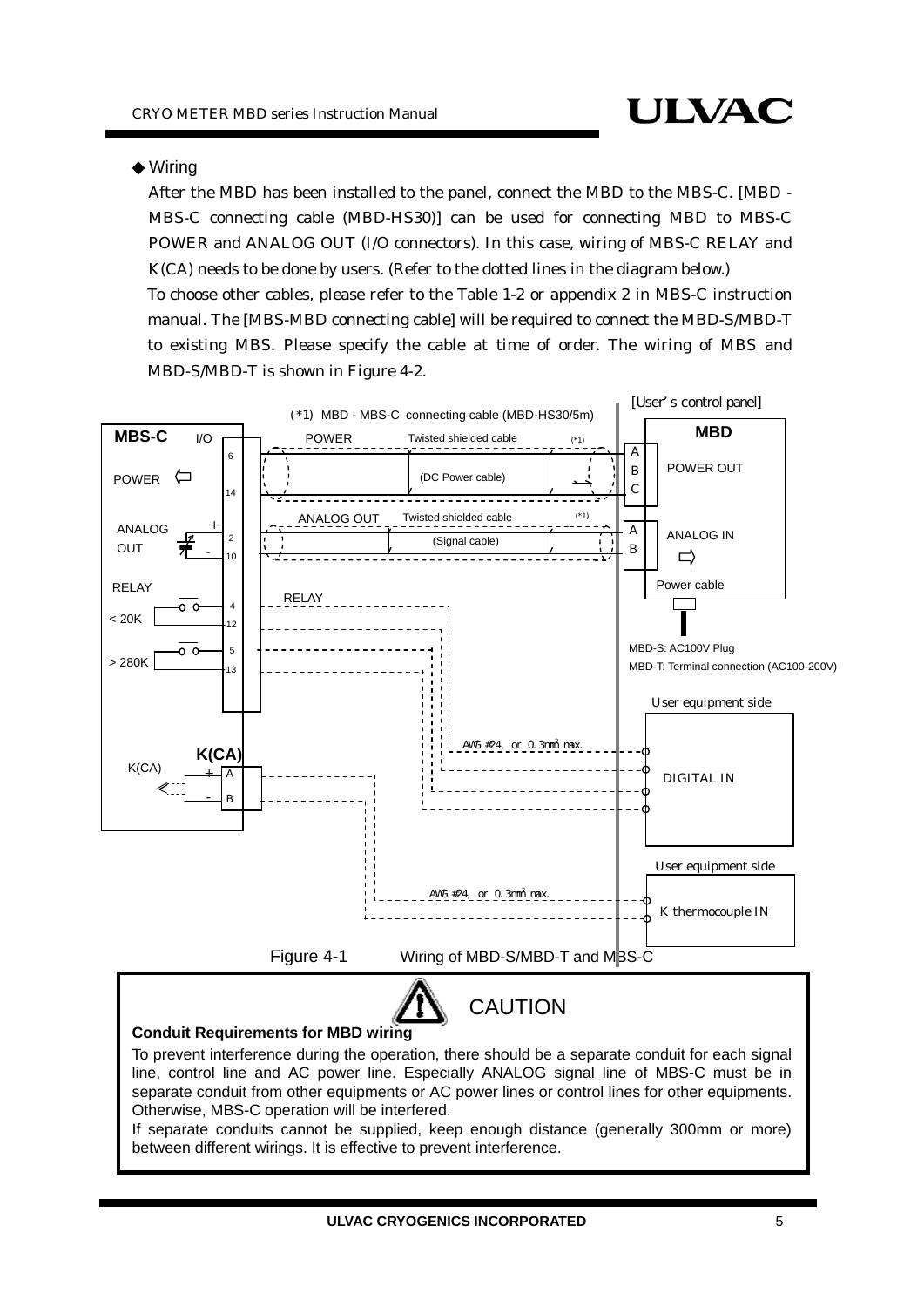





#### **Conduit Requirements for MBD wiring**

To prevent interference during the operation, there should be a separate conduit for each signal line, control line and AC power line. Especially ANALOG signal line of MBS must be in separate conduit from other equipments or AC power lines or control lines for other equipments. Otherwise, MBS operation will be interfered.

If separate conduits cannot be supplied, keep enough distance (generally 300mm or more) between different wirings. It is effective to prevent interference.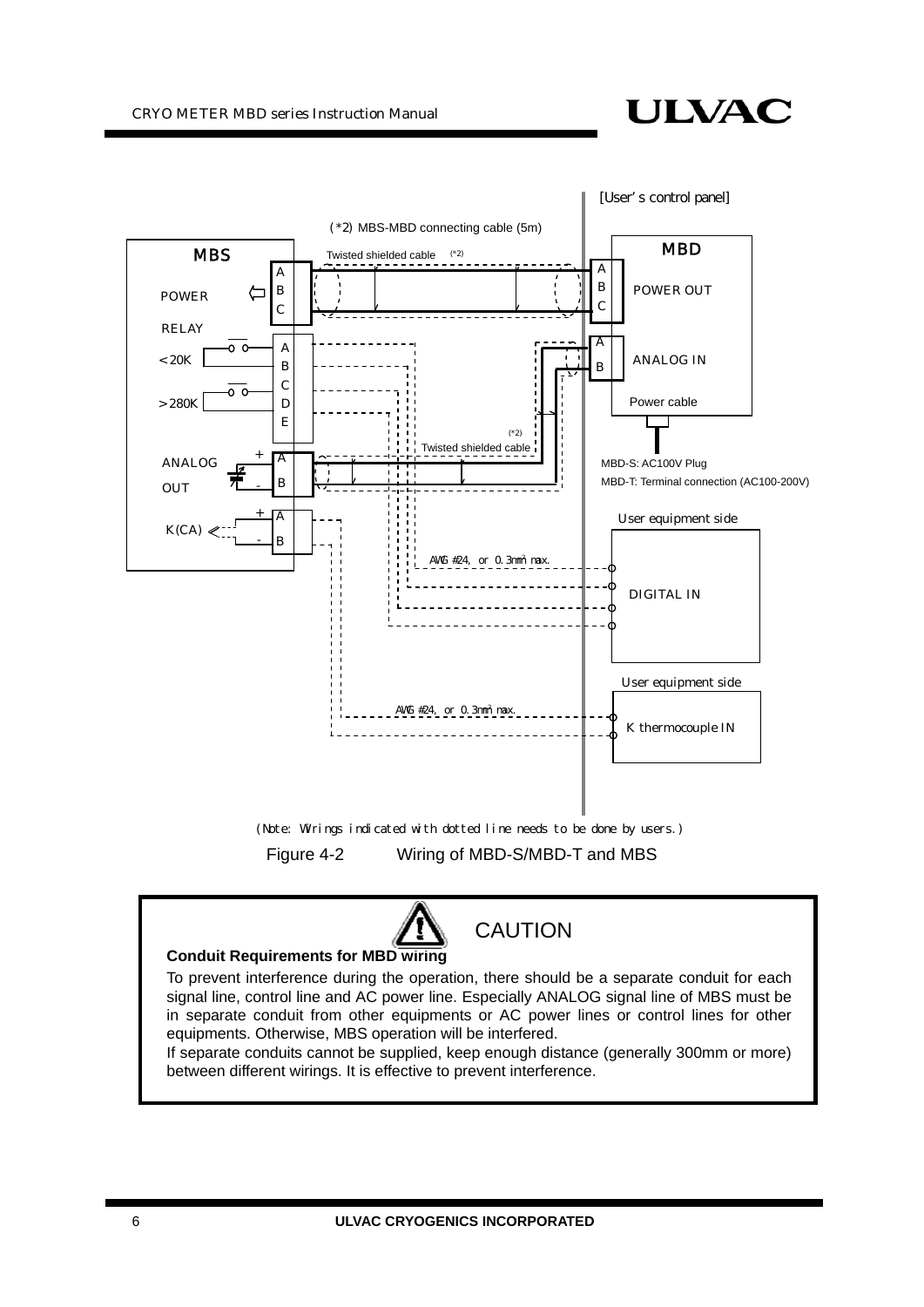

Power connection and protection

Figure 4-3 is a MBD-S/MBD-T power supply examples and its connection. It is recommended to calculate the capacities of the step-down transformer and of branch circuit protector/fuse by formulas below.

(\*1) Step-down transformer: Number of MBDs x 15 x 3 [VA]

(\*2) Branch circuit protector/fuse: Number of MBDs x 0.15 x 4 [A]

For example, when using four MBDs, the capacity of the step-down transformer can be calculated as 180[VA] by the formula,  $4 \times 15 \times 3$ . Also the capacity of a protector/fuse should be more than 2.4[A], 4 x 0.15 x 4. Thus, it is appropriate to choose a trans that capacity of 200VA and a protector/fuse of 3A.

(Note: MBD-S and MBD-T need less consumption current compared to that of existing MBD.)

When 200V power supply is used, such as MBD-T, the power line surge will be larger. It is recommended to install varistor near the terminal block.

(\*3) Recommended varistor type: ERZV10D471 Matsushita



Figure 4-3 MBD-S/MBD-T Power Supply Circuit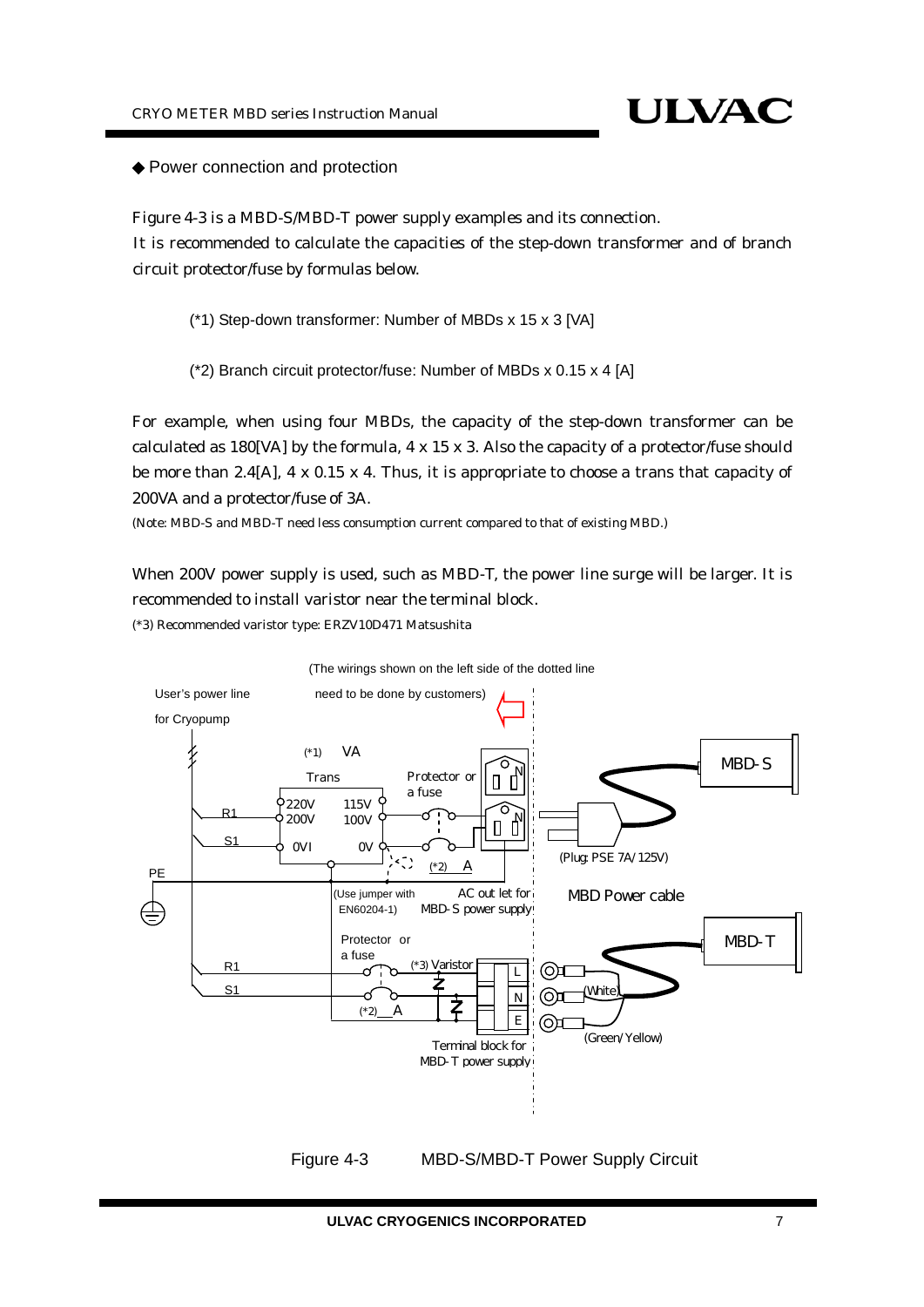

#### **5. Operation**

#### **Turn on the power**

Turn on the input power of the MBD. If there is any sign of abnormal behavior and/or hazard of the MBD, cut off the branch circuit power for MBD immediately. Then check the wiring referring to "6. Troubleshooting" in this instruction manual.

After turning on the power, ensure that the POWER lamp on the display panel lights on.

#### **Temperature monitoring**

MBD displays the second stage temperature of cryopump with numeric numbers so that the temperature can be checked with eyes easily.



Figure 5-1 CRYO METER MBD Display

#### **6.** Troubleshooting

#### **Preventive maintenance and inspection**

Following points should be ensured at periodic inspections.

No damage on the housing and/or the cables. No stress or force on the cables. All plugs of the cables are tightened.

If any problem is found at an inspection, follow the troubleshooting procedures in the troubleshooting lists on page 13 and 14 or contact our customer support.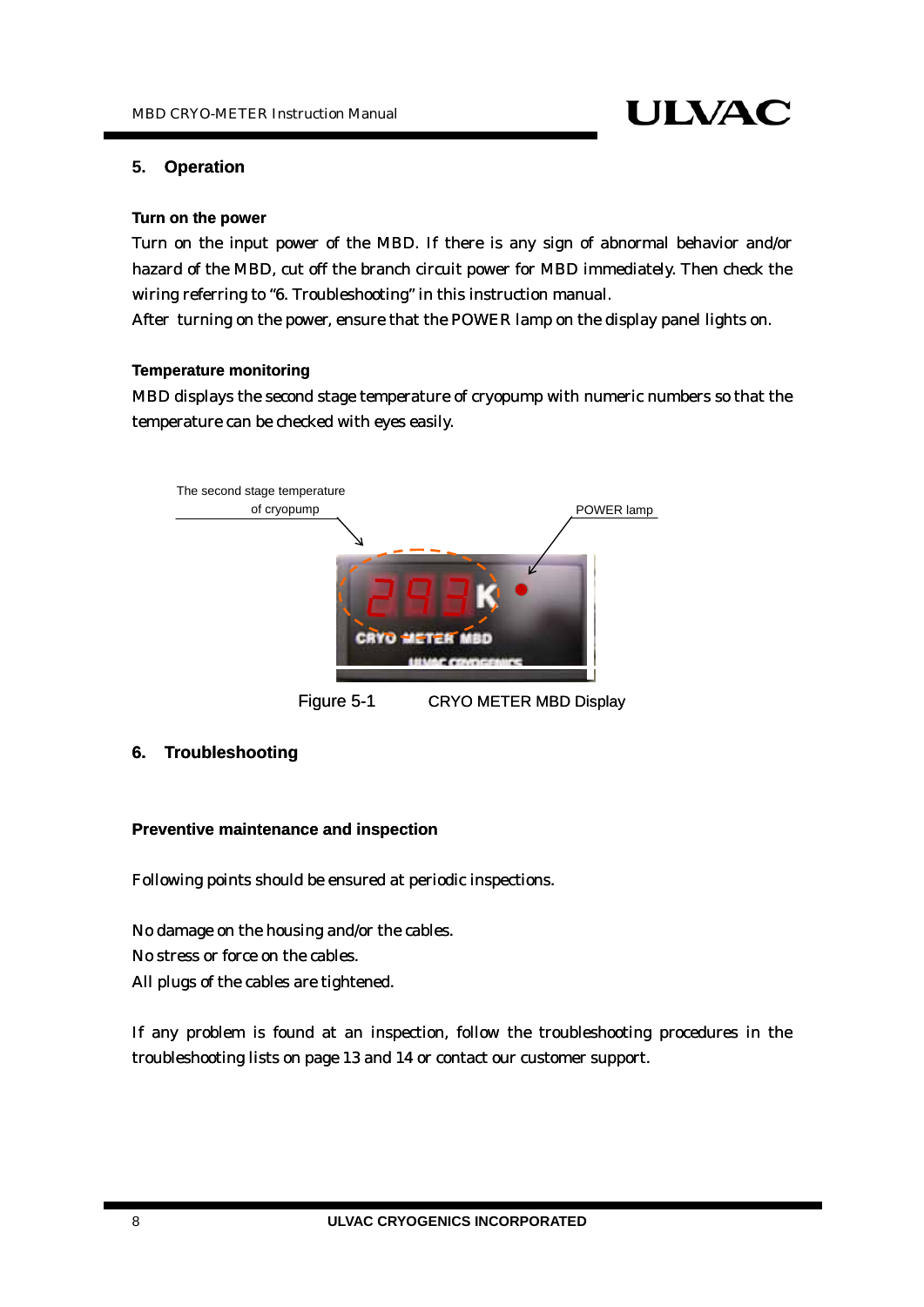

#### **Trouble shooting procedure**

|                    | Table<br>6-1         | Troubleshooting List (1/2) |                                                |
|--------------------|----------------------|----------------------------|------------------------------------------------|
| Problem            | <b>Check Point</b>   | Possible causes            | Action                                         |
| Power lamp does    | AC main supply       | 1. Supply power is low or  | Check the AC main supply voltage for the       |
| not light on, when | Power supply cord    | none.                      | MBD. If there is no problem with the voltage,  |
| turn on the MBD.   | Fuse                 | 2. Wiring problem          | then check the Power supply cord and the       |
|                    |                      | 3. MBD failure             | connection (UCI supplied cable should be       |
|                    |                      |                            | used).                                         |
|                    |                      |                            | Also ensure the regular voltage comes in to    |
|                    |                      |                            | MBD through the cable.                         |
|                    |                      |                            | If no problem is found with the points above,  |
|                    |                      |                            | there is a possibility of MBD failure.         |
|                    |                      |                            | Please contact our customer support for        |
|                    |                      |                            | replacement of the product.                    |
| Power lamp is      | DC power cable       | 1. Wiring problem          | Check the connections and damages of the       |
| lighted but no     | <b>MBD POWER OUT</b> | 2. MBD failure             | DC power cable between MBD and MBS-C.          |
| lamps of the       |                      | 3. MBS - C failure         | (UCI supplied cable should be used.)           |
| MBS-C on.          |                      |                            | Also check that the regular DC voltage         |
|                    |                      |                            | comes out at MBD POWER OUT.                    |
|                    |                      |                            | If no problem is found with the points above,  |
|                    |                      |                            | there is a possibility of MBD failure.         |
|                    |                      |                            | Please contact our customer support for        |
|                    |                      |                            | replacement of the product or refer to         |
|                    |                      |                            | MBS-C manual to proceed troubleshooting.       |
| Power lamp is      | Signal cable         | 1. Wiring problem          | Check if there is any damage on the Signal     |
| lighted but the    | Inside of MBD        | 2. MBD failure             | cable.                                         |
| temperature value  |                      |                            | Also check that the wiring and conduit are     |
| is not displayed.  |                      |                            | done properly.                                 |
|                    |                      |                            | If no problem is found with the points above,  |
|                    |                      |                            | there is a possibility of MBD failure.         |
|                    |                      |                            | Please contact our customer support for        |
|                    |                      |                            | replacement of the product.                    |
| The displayed      | Signal cable         | 1. Wiring problem          | Check the connections and damages of the       |
| temperature on the |                      | 2. MBD failure             | Signal cable between MBD and MBS-C.            |
| MBD does not       |                      | 3. MBS - C failure         | (UCI supplied cable should be used.)           |
| correspond with    |                      |                            | If no fault is found, check the voltage at the |
| the Displayed      |                      |                            | cable plug and refer to $MBS - C$ manual to    |
| status on the      |                      |                            | find the corresponding temperature.            |
| MBS-C.             |                      |                            | If the temperature and displayed number on     |
|                    |                      |                            | MBD don't match, there is a possibility of     |
|                    |                      |                            | MBD failure. please contact our customer       |
|                    |                      |                            | support for replacement of the product or      |
|                    |                      |                            | refer to MBS - C manual to proceed             |
|                    |                      |                            | troubleshooting.                               |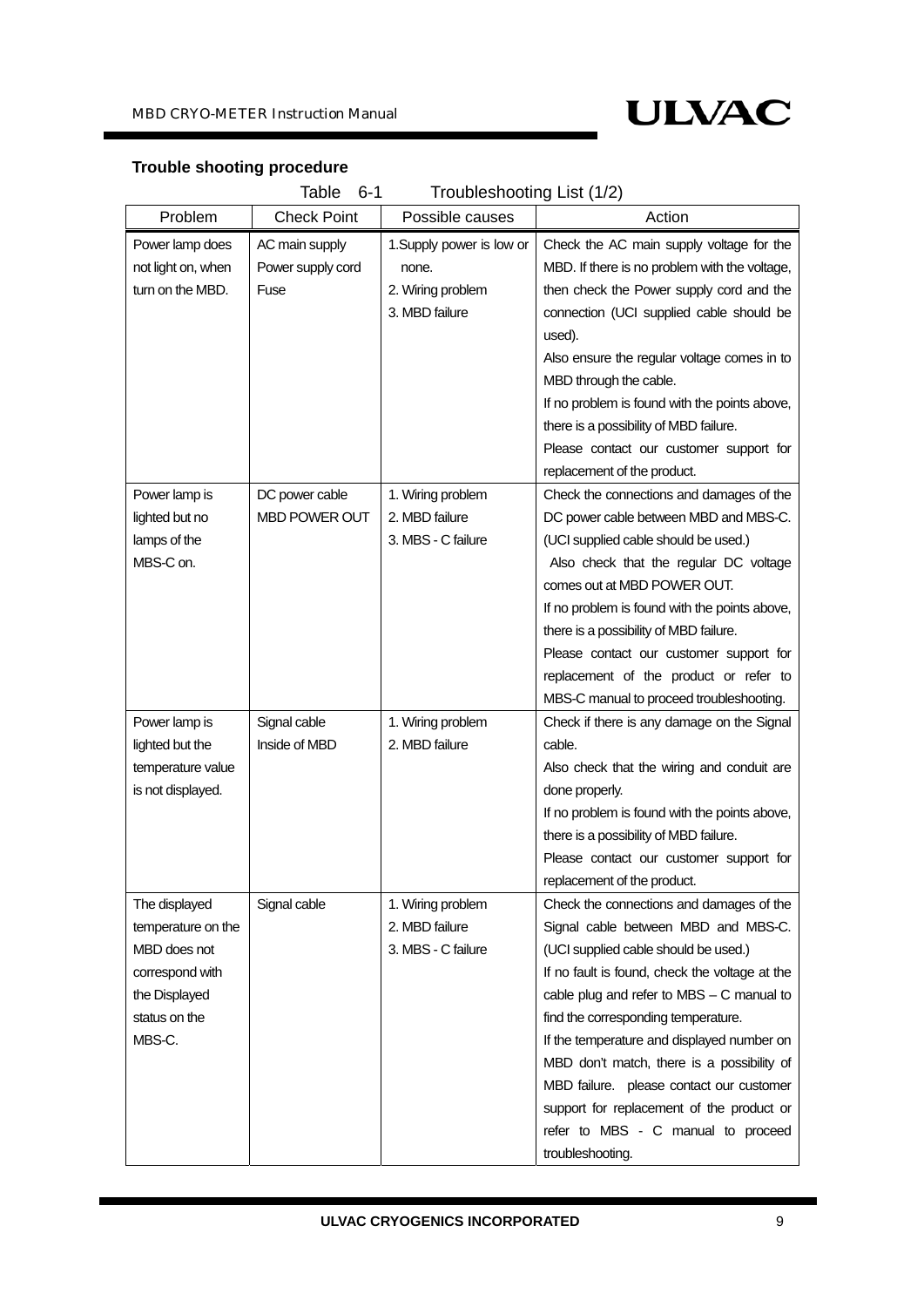

| Problem                 | Point             | Possible causes             | Action                                            |
|-------------------------|-------------------|-----------------------------|---------------------------------------------------|
| displayed<br>The        | Signal cable      | 1. Cryopump operational     | Check that the cryopump is operated               |
| temperature does        |                   | problem                     | properly.                                         |
| not change even         |                   | 2. Wiring problem           | Also check that the change of status display      |
| when<br>the             |                   | 3.MBD failure               | on MBS-C corresponds with the change of           |
| in<br>cryopump<br>is    |                   | 4.MBS - C failure           | temperature display on the MBD.                   |
| operation.              |                   |                             | If so, the problem might be caused by an          |
|                         |                   |                             | operational problem, not by a failure of          |
|                         |                   |                             | MBD.                                              |
|                         |                   |                             | However, if no fault is found with the            |
|                         |                   |                             | operation, follow the same inspection             |
|                         |                   |                             | procedure shown in upper column.                  |
| The<br>displayed        | Signal cable      | 1. Wiring<br>conduit<br>and | Check the connections and damages of the          |
| temperature<br>is       | DC power cable    | problem                     | Signal cable and the DC power cable               |
| unstable.               | Power supply cord | (Noise and/or surge)        | between MBD and MBS-C. (UCI supplied              |
|                         |                   |                             | cables should be used.)                           |
|                         |                   |                             | If no fault is found, check the wirings and       |
|                         |                   |                             | conduits of those cables. The cables are          |
|                         |                   |                             | sensitive and they should not be placed near      |
|                         |                   |                             | power source and/or drive output line.            |
|                         |                   |                             | Earth conductor of power lines should not be      |
|                         |                   |                             | placed near the cables of MBD either.             |
|                         |                   |                             | Also MBD Power supply cord should not be          |
|                         |                   |                             | near the main power lines connected to            |
|                         |                   |                             | power switching equipment.                        |
|                         |                   |                             | Refer to "Conduit Requirements for                |
|                         |                   |                             | MBD wiring" on page 5 and 6.                      |
|                         |                   |                             | Also consult our customer support to solve        |
|                         |                   |                             | the problem.                                      |
| <b>Not</b><br>numerical | Signal cable      | 1. Wiring<br>and<br>conduit | Check the wirings and conduits first              |
| character(s)<br>is/are  | DC power cable    | problem                     | If there is no problem, there is a possibility of |
| displayed.              | Power supply cord | (Noise and / or surge)      | <b>MBD</b> failure.                               |
|                         |                   | 2.MBD failure               | Please contact our customer support for           |
|                         |                   |                             | replacement of the product.                       |

Table 6-2 Troubleshooting List (2/2)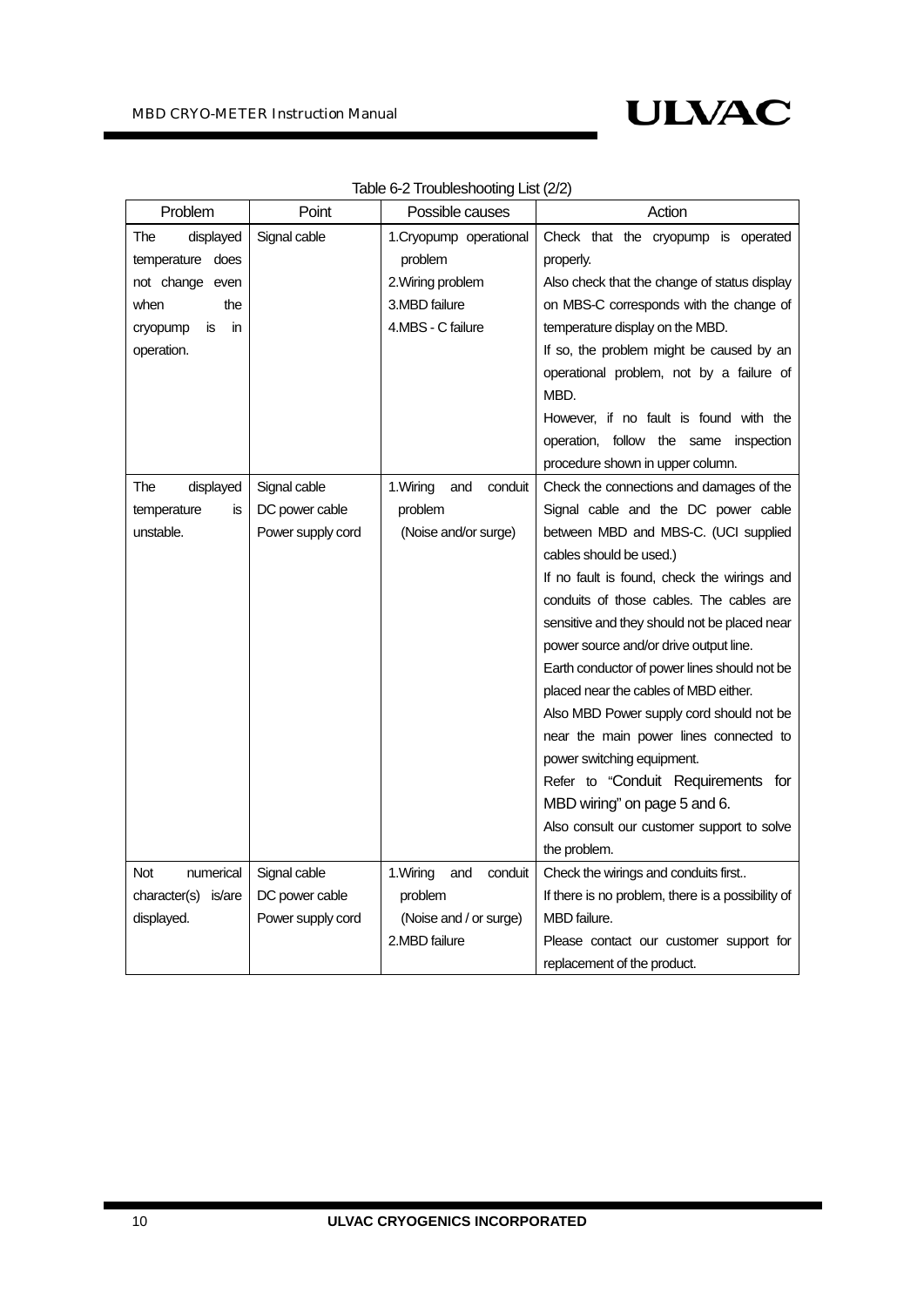

**ULVAC CRYOGENICS INCORPORATED** 11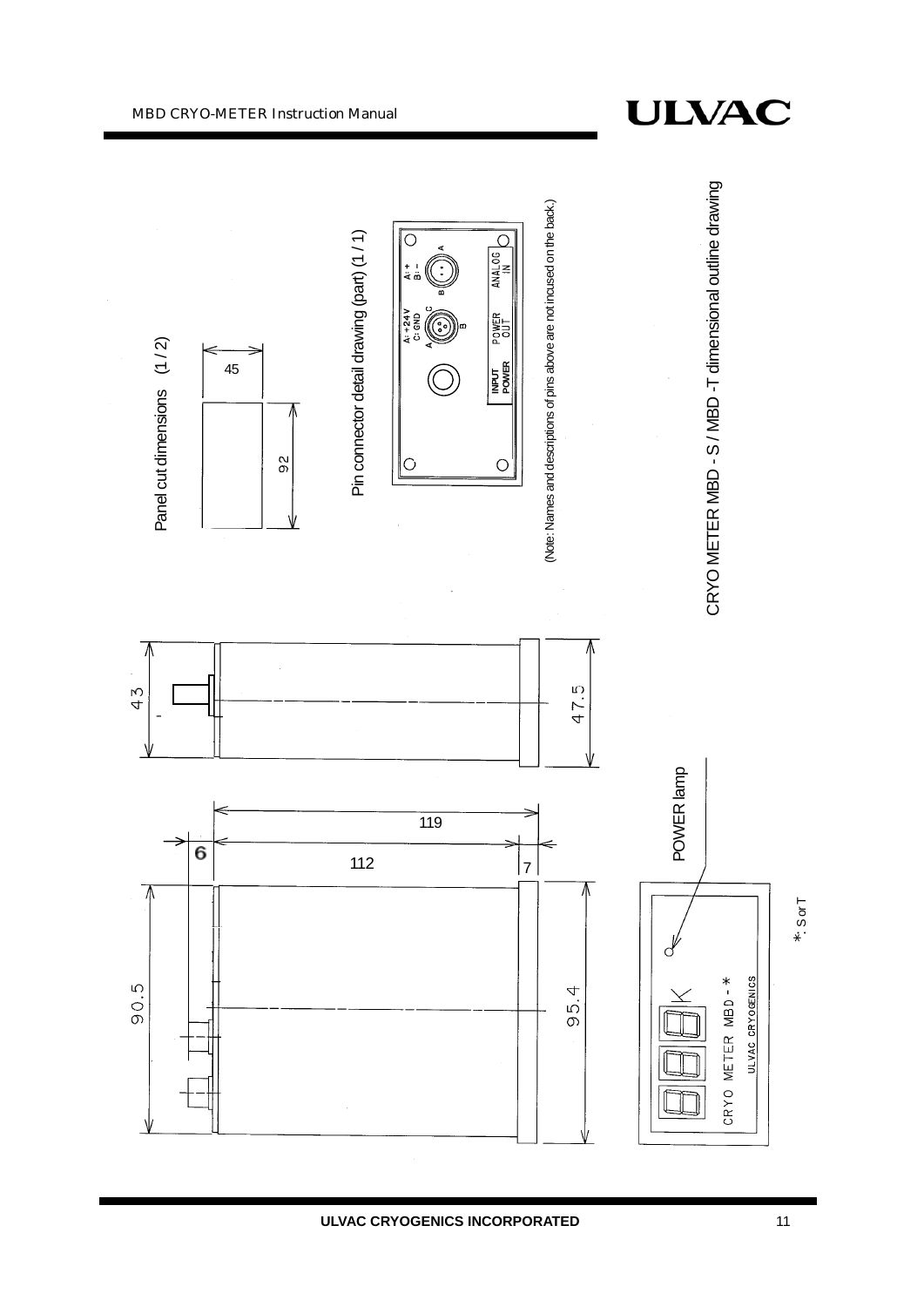

This page intentionally left blank.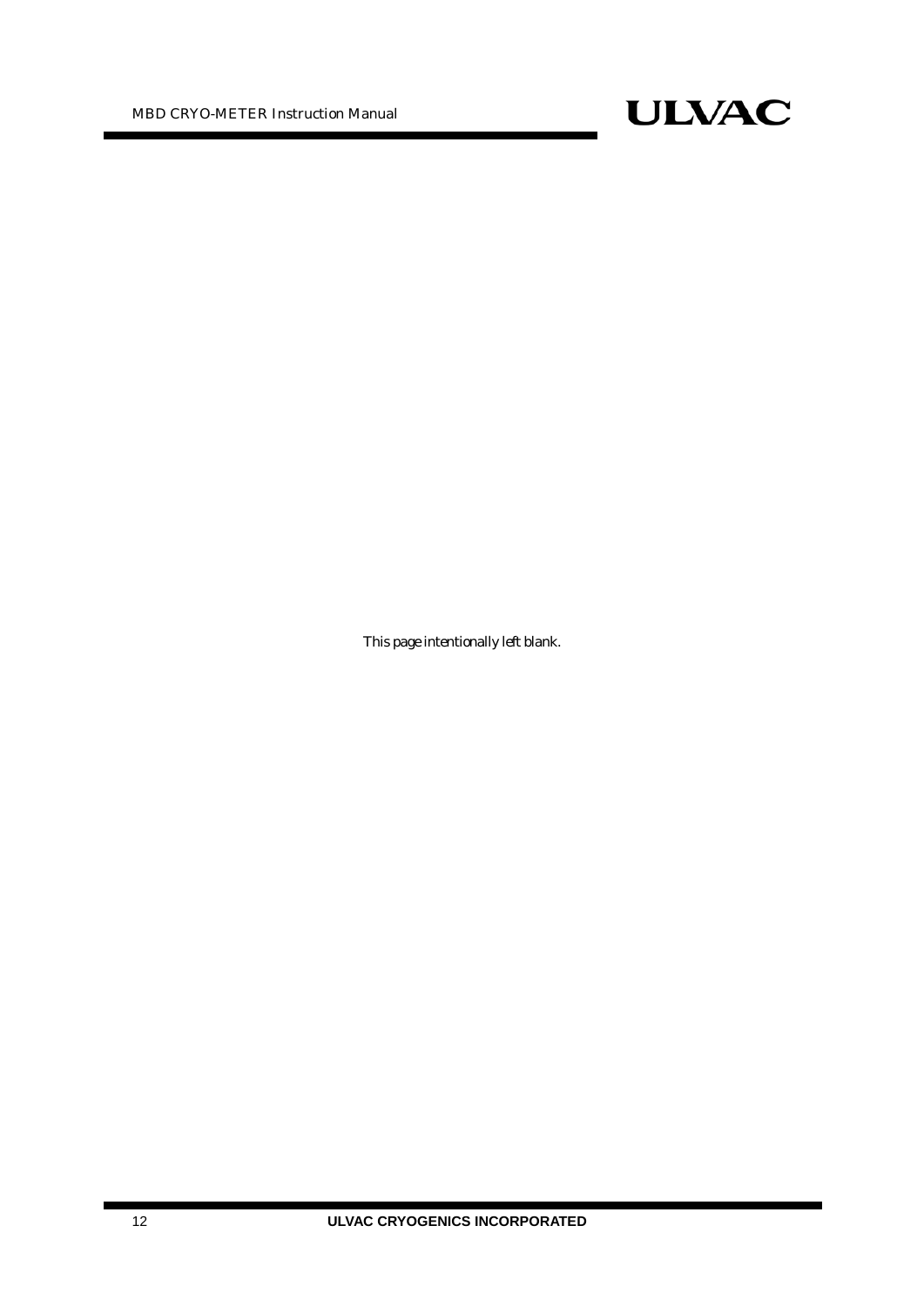**ULVAC** 

# **SERVICE NETWORK**

**Please call us or our customer support centers if you have any questions or need** servicing.

### ULVAC CRYOGENICS INC. www.ulvac-cryo.com

<Inquiries about cryopumps, compressors, accessories, etc.> **Headquarters** 

1222-1 Yabata, Chigasaki, Kanagawa 253-0085, Japan <Sales> Tel: +81-467-85-8884 <Service Engineering Division> Tel: +81-467-85-9366 Fax: +81-467-83-4838

Osaka Branch Office

3-3-31 Uemura Nissei bldg., Miyahara, Yodogawa-ku, Osaka 532-0003, Japan Tel: +81-6-6397-0112 Fax: +81-6-6397-0126

 $\le$ Inquiries about cryostats or  $LN<sub>2</sub>$  generators>

#### Kyoto Factory

140-1,Megawa,Makishima-cho,Uji,kyoto,611-0041,Japan Tel: +81-774-28-5595 Fax: +81-774-20-2201

### ULVAC CRYOGENICS KOREA INC. www.ulvac-cryo.co.kr

107, Hyeongoksandan-ro, Cheongbuk-Myeon, Pyeongtaek-si, Gyeonggi-Do, Korea, 451-831 Tel: +82-31-683-2926 Fax: +82-31-683-2956

### ULVAC CRYOGENICS (NINGBO) INC. www.ulvac-cryo.com

1-2 Floor, Shuguang Building, No.6 Jingyua Road, Ningbo National Hi-Tech Zone, Ningbo, 315040, China Tel: +86-574-879-03322 Fax: +86-574-879-10707

For additional contact information, please visit our website at www.ulvac-cryo.com.

Customer Support Information in English: Select [English] from the list in the upper right corner and click on [Support].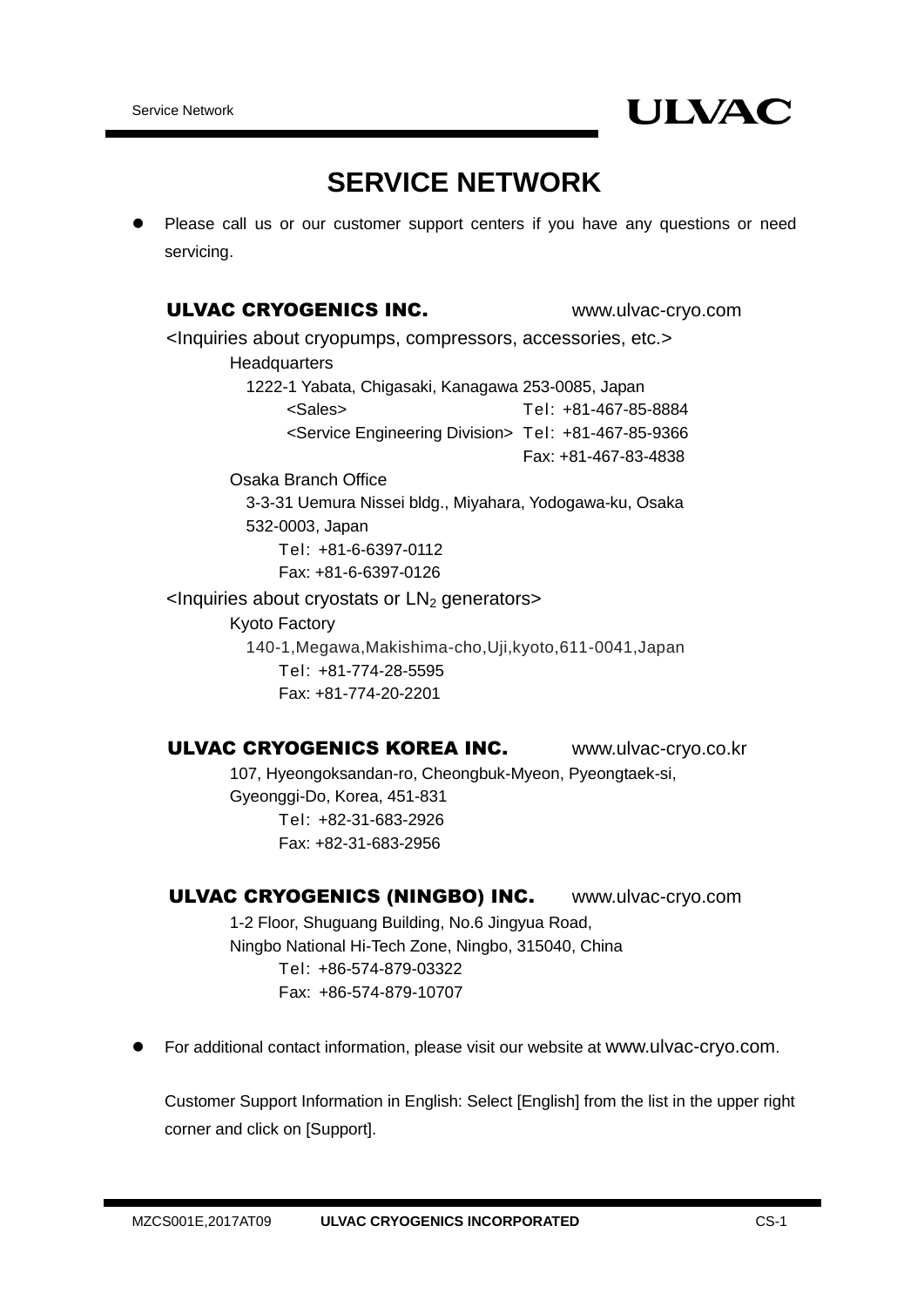# **ULVAC**

This page intentionally left blank.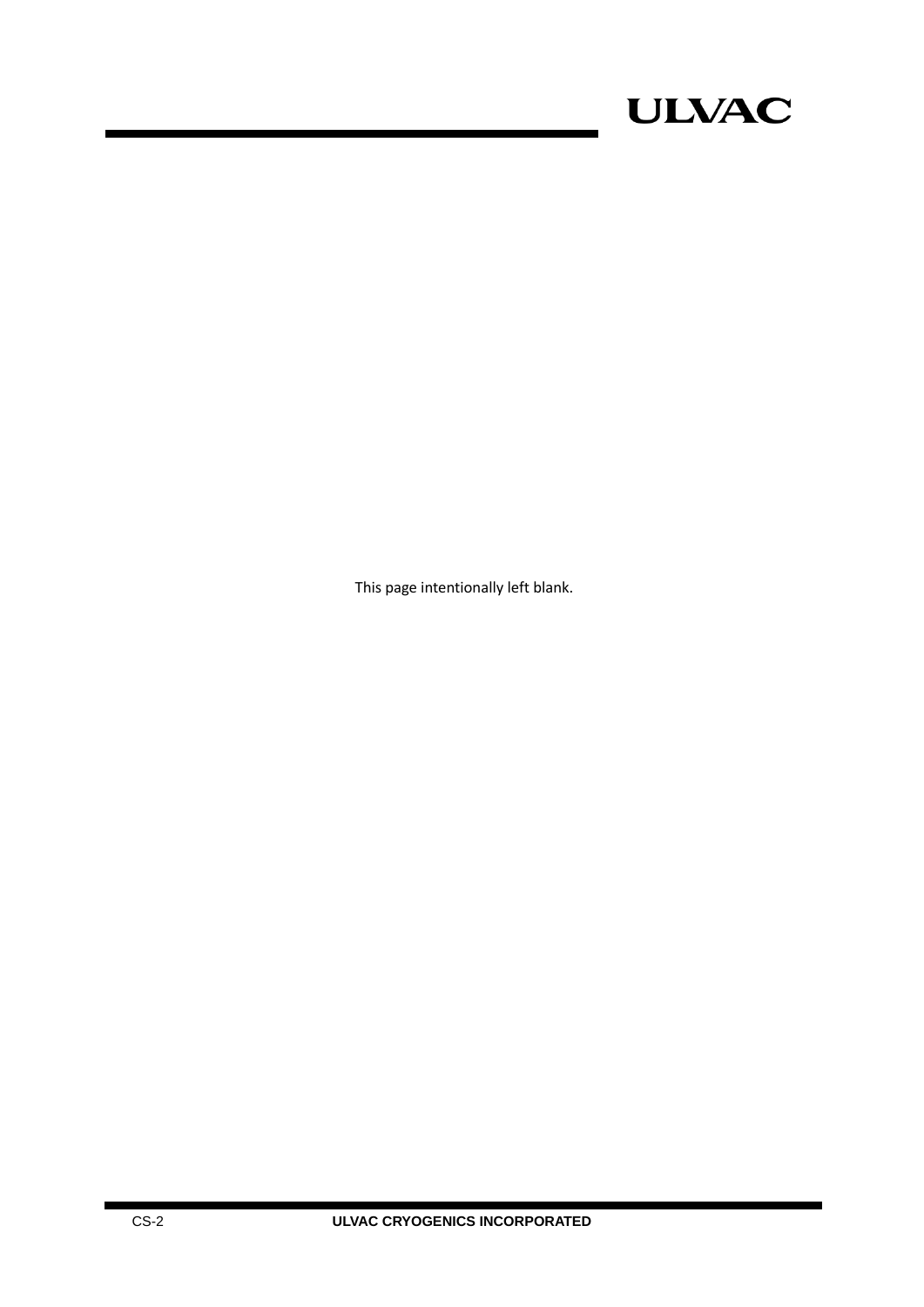

### **Revision History**

| Date       | Revision No. | Contents                                        |  |
|------------|--------------|-------------------------------------------------|--|
| 2007-12-10 | 2007.12      | <b>First edition</b>                            |  |
| 2008-04-11 | 2008AL01     | Addition of the connector set in shipping list. |  |
| 2009-06-08 | 2009JE02     | "Introduction" has revised.                     |  |
|            |              | UCN address has changed.                        |  |
|            |              | "SERVICE NETWORK" has revised.                  |  |
| 2013-11-08 | 2013NR03     | "Introduction" has revised.                     |  |
|            |              | "SERVICE NETWORK" has revised.                  |  |
| 2018-06-14 | 2018JE04     | "SERVICE NETWORK" has revised.                  |  |
|            |              |                                                 |  |
|            |              |                                                 |  |
|            |              |                                                 |  |
|            |              |                                                 |  |
|            |              |                                                 |  |
|            |              |                                                 |  |
|            |              |                                                 |  |
|            |              |                                                 |  |
|            |              |                                                 |  |
|            |              |                                                 |  |
|            |              |                                                 |  |
|            |              |                                                 |  |
|            |              |                                                 |  |
|            |              |                                                 |  |
|            |              |                                                 |  |
|            |              |                                                 |  |
|            |              |                                                 |  |
|            |              |                                                 |  |
|            |              |                                                 |  |
|            |              |                                                 |  |
|            |              |                                                 |  |
|            |              |                                                 |  |
|            |              |                                                 |  |